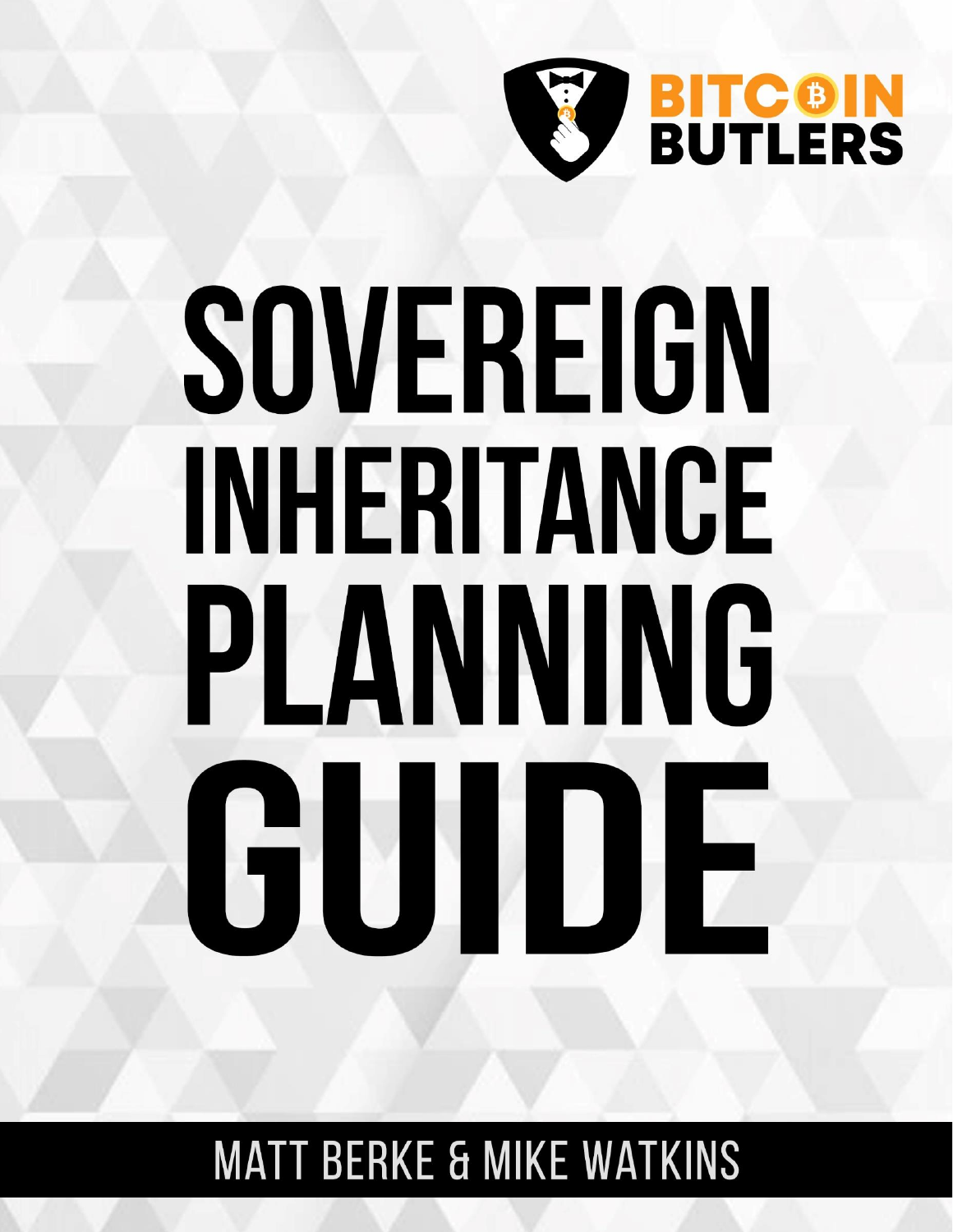#### **About this Guide**

This guide will provide an overview of the elements that are needed to create a Sovereign Inheritance Plan. Bitcoin Butlers developed this plan because we realized there was a need for a more modern and comprehensive approach to inheritance planning, and this is the same general plan that we help our clients implement. This guide will go through each of the steps of the plan. Please keep in mind that it will not address every "edge" case and possible risk that might apply to your individual plan. If you do not see something listed here, it does not mean that it is not important, it just means it is not listed in this guide.

This guide does not need to be used in its entirety. Many users will find that accomplishing just a few of the steps in this guide will substantially improve their inheritance plan, without having to fully implement all 14 steps.

This guide is not a replacement for guidance from an estate attorney, a CPA, or any other professionals who might assist you in your estate and inheritance planning, and we recommend that anyone trying to implement an inheritance plan like this get help from a qualified professional.

#### **Contact Us**

If you would like help developing a comprehensive Sovereign Inheritance Plan or with just some of the steps outlined here, please contact Bitcoin Butlers at [btcbutlers.com/contact-us/](https://www.btcbutlers.com/contact-us/)

*Disclaimer: No part of this document should be considered legal advice, financial advice, tax advice or estate planning advice. Consult with your own professional advisors on these matters. This guide is provided for informational purposes only. No liability or claims arising from any of the topics discussed herein will be assumed.*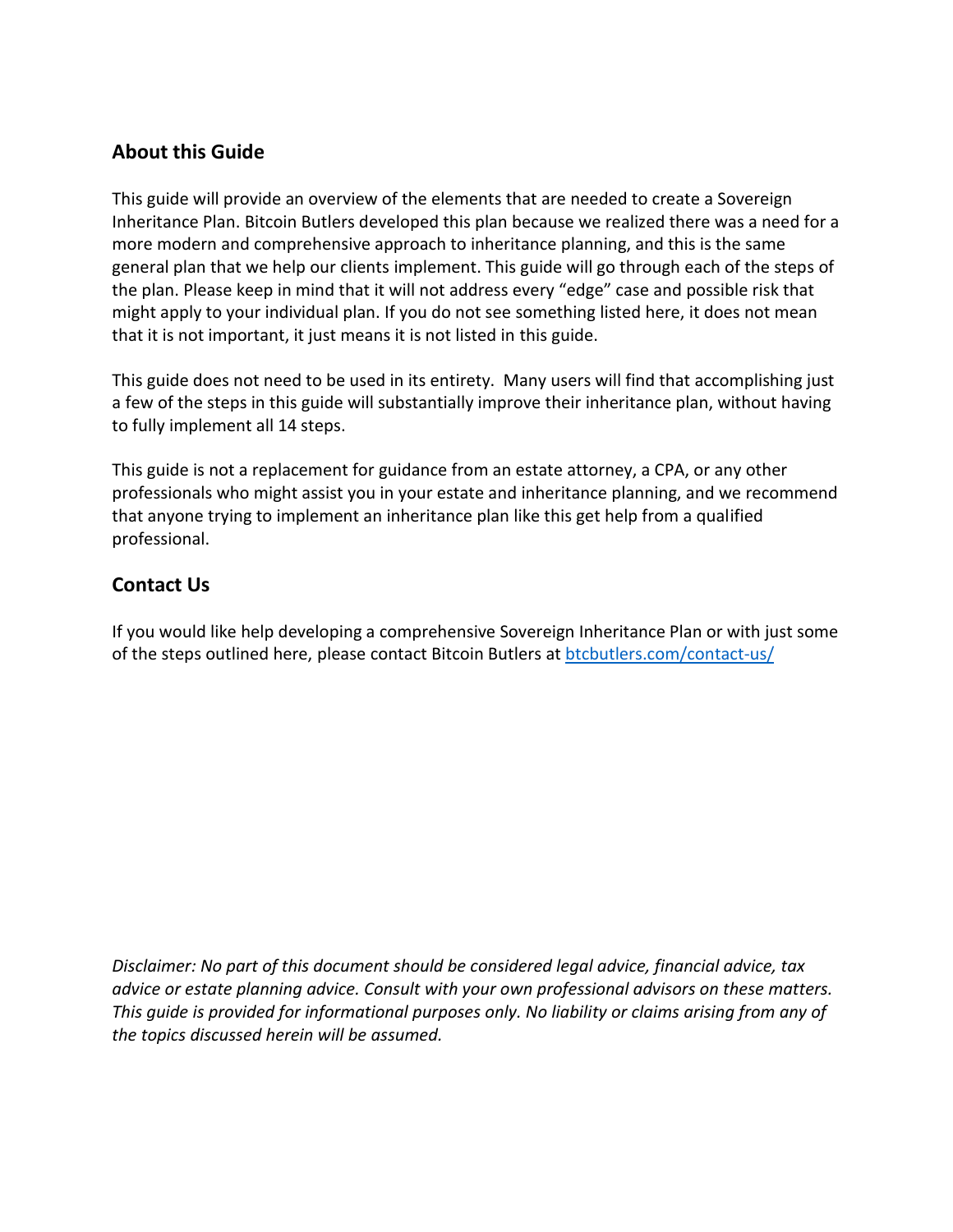

# **Sovereign Inheritance Planning Guide**

## **Table of Contents**

| Have a Discussion With Your Heirs About your Sovereign Inheritance Plan 15 |  |
|----------------------------------------------------------------------------|--|
|                                                                            |  |
|                                                                            |  |
|                                                                            |  |
|                                                                            |  |
|                                                                            |  |
|                                                                            |  |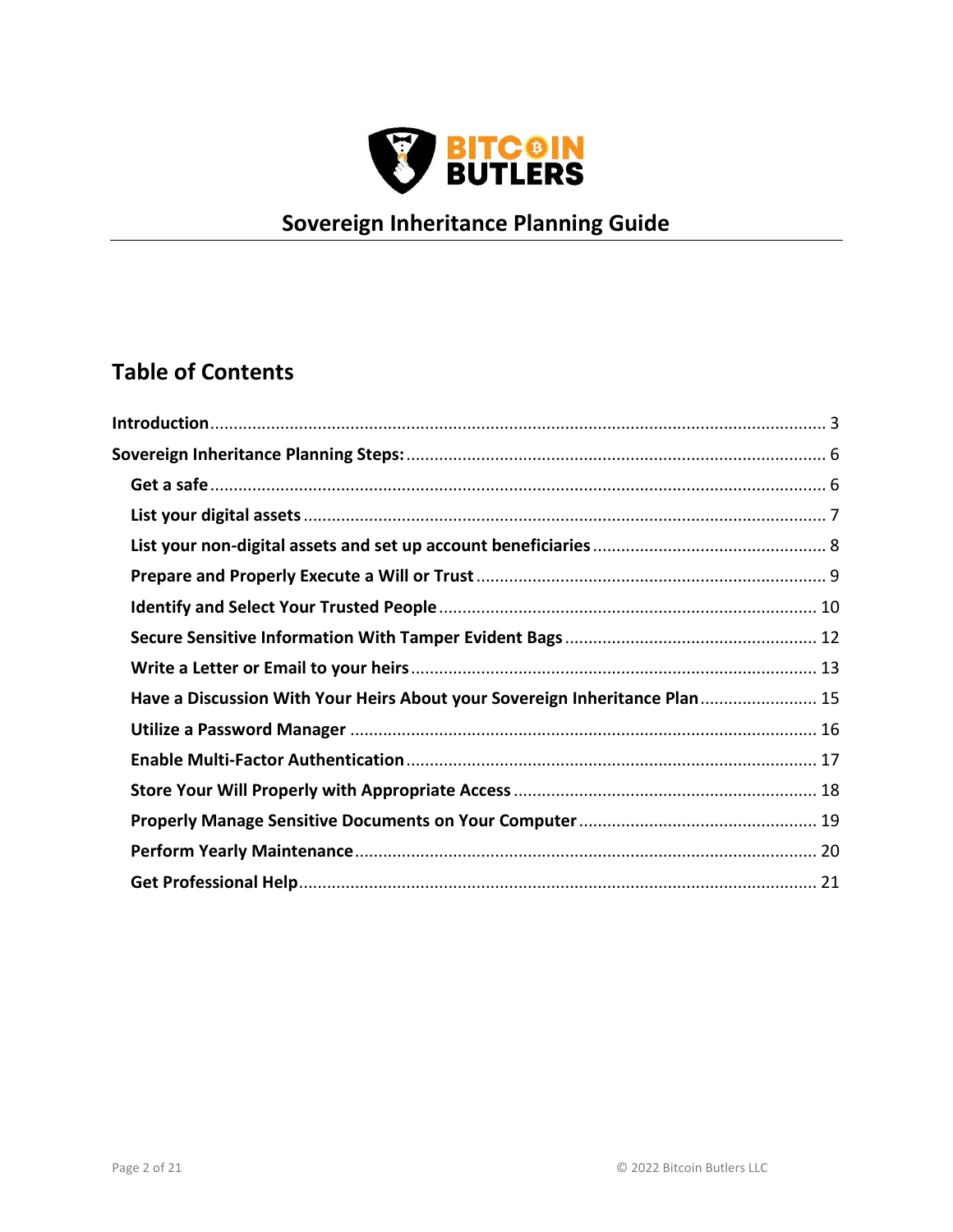

### **Sovereign Inheritance Planning Guide**

#### <span id="page-3-0"></span>**Introduction**

There are some things in life that most of us are not highly motivated to address, and one of those things is planning for what happens to our assets after we are gone, otherwise known as inheritance or estate planning. It is difficult to put time and energy into creating something that you will never personally use. Inheritance planning can also be a tedious task, as it requires compiling a significant amount of information and addressing contingencies that will likely never benefit you directly. With that in mind, one of the most important responsibilities you have is to provide for and protect your family. A good inheritance plan will significantly help your heirs when you are no longer here to help them. It is also something that everyone knows they need to do, but procrastination is more common than action in this area. The good news is that if you are currently alive, it's not too late to get started. If you take care of it now, your lack of preparation in the past becomes completely irrelevant.

*One of the most important responsibilities you have is to provide for and protect your family. A good inheritance plan will significantly help your heirs when you are no longer here to help them.* 

The most common part of inheritance planning is a will. It is simple and relatively inexpensive to have a will prepared. Yet, many people do not have a will, or if they do, it is outdated, improperly stored, or difficult to locate or access. Few people do the extra work of making sure to list their assets and accounts and give their heirs a clear roadmap to help them access these accounts later. In other words, even the simple task of having a current, properly executed will stored in a safe place that your heirs know how to access is neglected by far too many.

When you start to add Bitcoin and other digital assets into the mix, then you are dealing with a whole new level of complexity. If your Bitcoin and other digital assets are stored securely (as they should be), then by design they are almost impossible to

retrieve without having intimate knowledge of how to access them. Thus, it is imperative that everyone creates a robust inheritance plan for these types of assets. This applies equally whether you are young and single with no children or retired with grandchildren.

This guide will provide an overview of the elements that are needed to create a Sovereign Inheritance Plan. A Sovereign Inheritance Plan, unlike traditional inheritance planning carried out by financial institutions and attorneys, involves assets that are often stored securely by the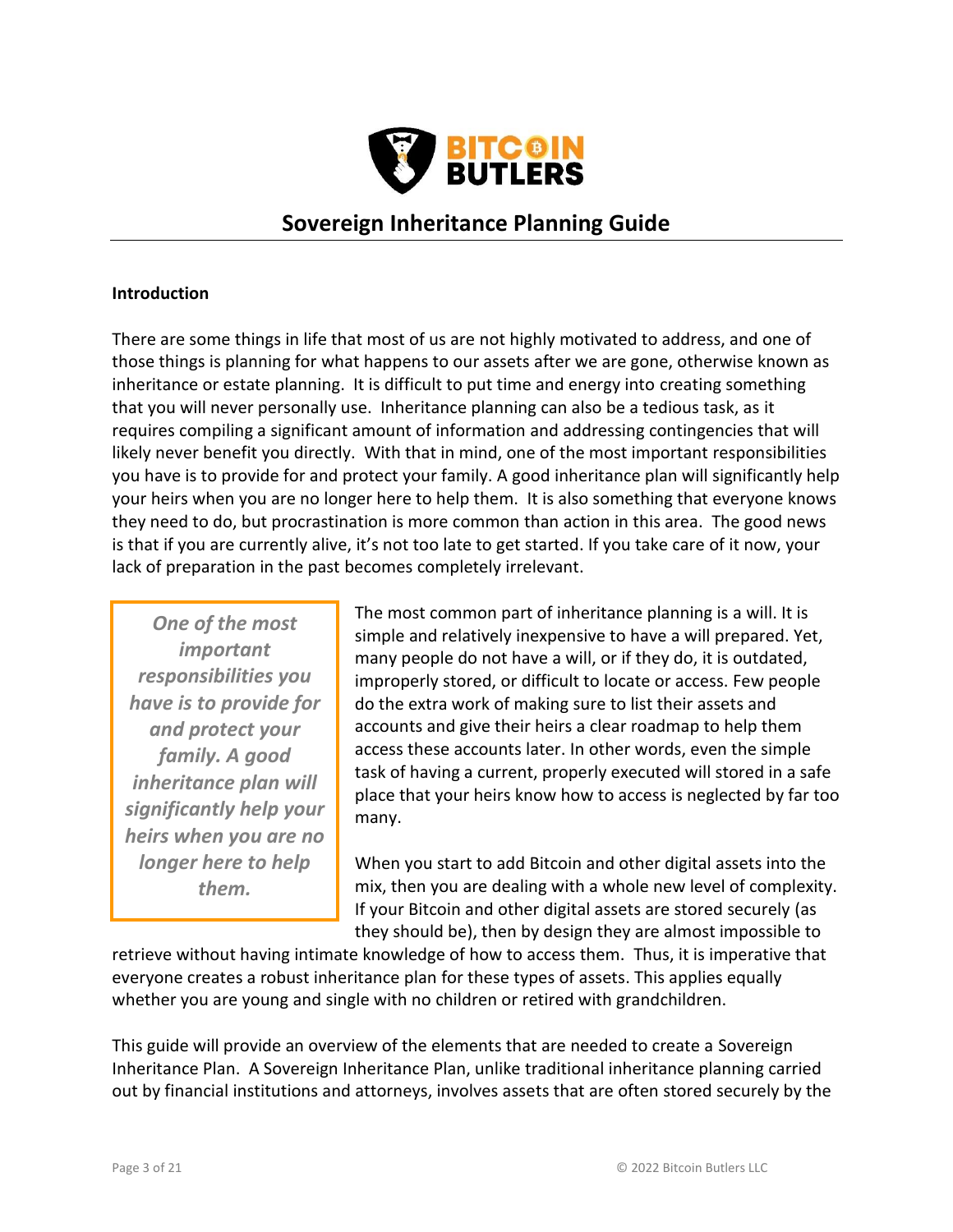owner outside of banks and other institutions. This requires a different kind of planning and structure. However, owning Bitcoin or other digital assets is not a requirement to implement a more detailed inheritance plan. If your traditional inheritance plan follows the methodology of a Sovereign Inheritance Plan, it will be significantly better than a traditional plan. In other words, even if you do not own Bitcoin or any other digital assets, your heirs will still benefit if you put this type of plan in place.

This guide was developed for those with Bitcoin and other digital assets, however, the concepts contained here will certainly be useful and effective for those without any digital assets, and can therefore be used by anyone.

When developing any kind of inheritance plan, particularly a Sovereign Inheritance Plan, you must first understand the global picture of your estate and then address the appropriate one of three most likely scenarios if you were to die unexpectedly:

- 1. You are single and you pass away
- 2. You are married or have a partner and you pass away
- 3. You and your spouse/partner pass away simultaneously

Even in the "You are Single" scenario, you need to decide where you want your assets to go. Many of those in this category will be younger and may not have children. As such, those in this category tend to have very little inheritance planning in place, and in fact it is estimated that over half of this group does not have a will. This is not a surprise since many of the people in this category are simply too young to be thinking in terms of passing on multi-generational assets to their heirs.

Whether or not you have heirs, you want to have something in place so that your assets go to people or a cause that you care about. For example, a single person could leave their assets to their parents, siblings, or even a charitable cause. If you do nothing, and die intestate (without a will), then the Probate Court will essentially take over your estate, and your assets will be distributed in accordance with their wishes, not yours. Additionally, if your digital assets are stored securely, but no one has knowledge on how to access them, they may be forfeited forever.

This category also covers those that are single with children. Because of this, additional provisions in an inheritance plan are required. Those in this category do not have the luxury of leaving their assets to another adult with whom they live and have a relationship. Therefore, when a single parent passes away, they need a robust inheritance plan which will most closely resemble the plan used when both parents pass away simultaneously.

The second scenario, "You are married or have a partner" is often the easiest to plan and implement since you have someone in the same household who can be easily educated and shown what steps need to be taken if something happens to you. While this may give many a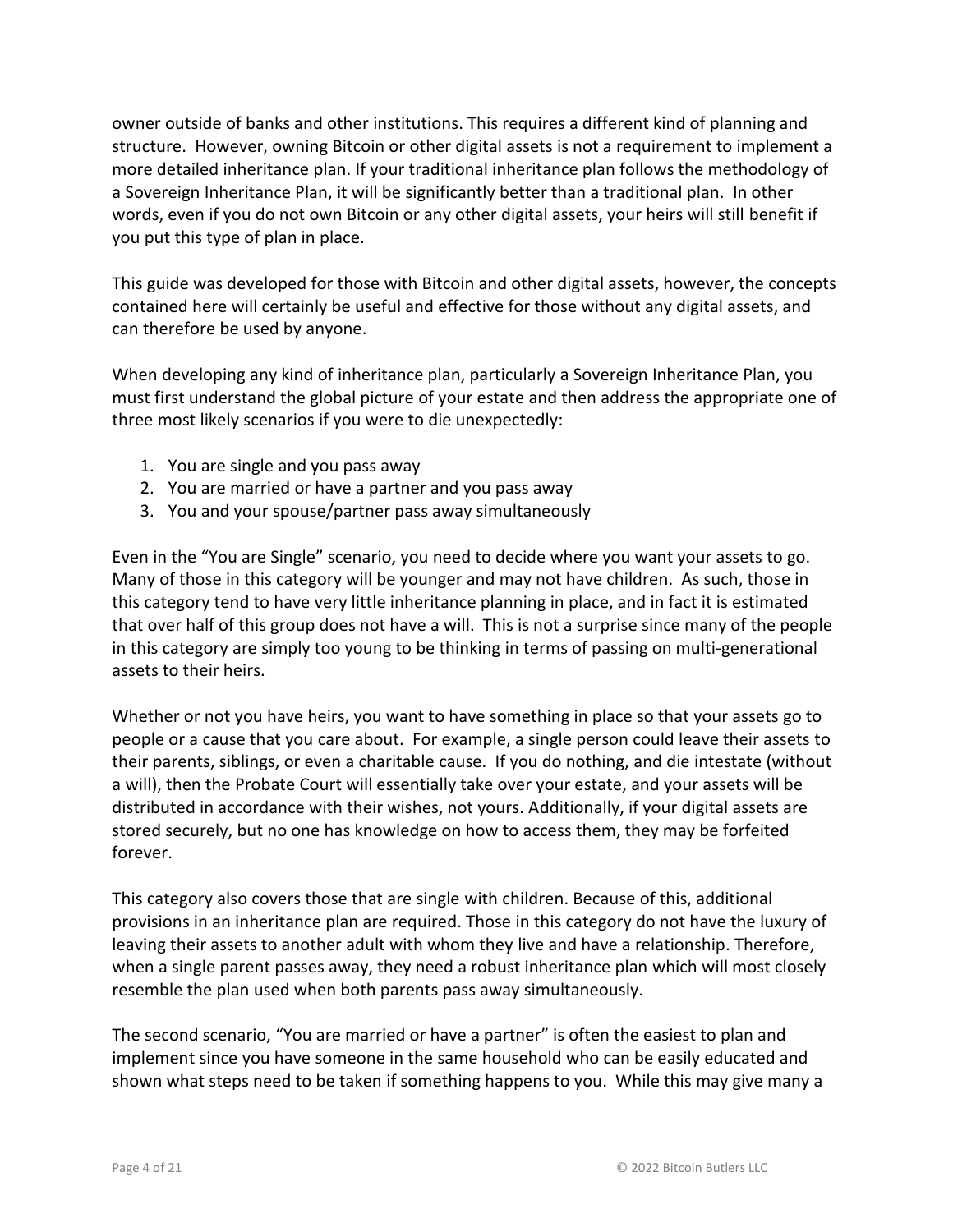sense of security, the reality is that those in this category must also plan on the third scenario, "You and your spouse/partner pass away simultaneously". This is a painful thing to think about, but the real-world implications from this type of tragedy are profound. A lack of planning often leads to dire consequences for the surviving heirs. The planning required around this scenario will be heavily dependent on the age and maturity level of your children. For example, if you have

*Inheritance planning has two critical needs. First is making sure that your heirs have access to your assets, and the second is making sure your assets are distributed according to your wishes.*

children under the age of ten your plan would be quite different than if you have kids who are adults or highly responsible teenagers.

The analysis of these three scenarios shows that Sovereign Inheritance Planning, regardless of which scenario most accurately fits your situation, must focus on the possibility that your heirs will be thoroughly confused when you are not there to help them gain access to your assets. In simpler terms, hope for the best, plan for the worst.

Overall, inheritance planning has two critical needs. First is making sure that your heirs have access to your assets, and the second is making sure your assets are distributed according to your wishes. Each of these critical needs requires custom configuration based on multiple factors including family dynamics, storage method(s) used for digital assets, the technical ability of you and your heirs, and navigating through any Trusts or other asset protection vehicles that may be in place. Everyone's situation is different, so there is no standard formula for setting up this plan. You will ultimately need to create a plan tailored to your specific circumstances. This may seem overwhelming, particularly to those with little experience in estate planning. However, with a bit of effort, it is quite manageable

This guide is written as a multi-step process, and you should not and cannot finish all the steps at one time. Therefore, it is advised that you address each item one by one and before you know it, you will have a robust plan in place. When you do have this plan in place you will discover that it will bring you peace of mind. You will feel relieved that it is in place, and even though it was not something you were consciously thinking about, you knew it was something that needed to get done and you were ignoring it. Your heirs will certainly also be happy when they know it is in place, and more importantly, they will be better protected.

Before we delve into the steps for creating your Sovereign Inheritance Plan, please keep in mind that getting professional help can simplify the process significantly, and it is highly recommended. Bitcoin Butlers developed this plan because we realized there was a need for a more modern and comprehensive approach to inheritance planning, and this is the same general plan that we help implement for our clients. If you are confused or hung up on any of the steps, please reach out to us for help.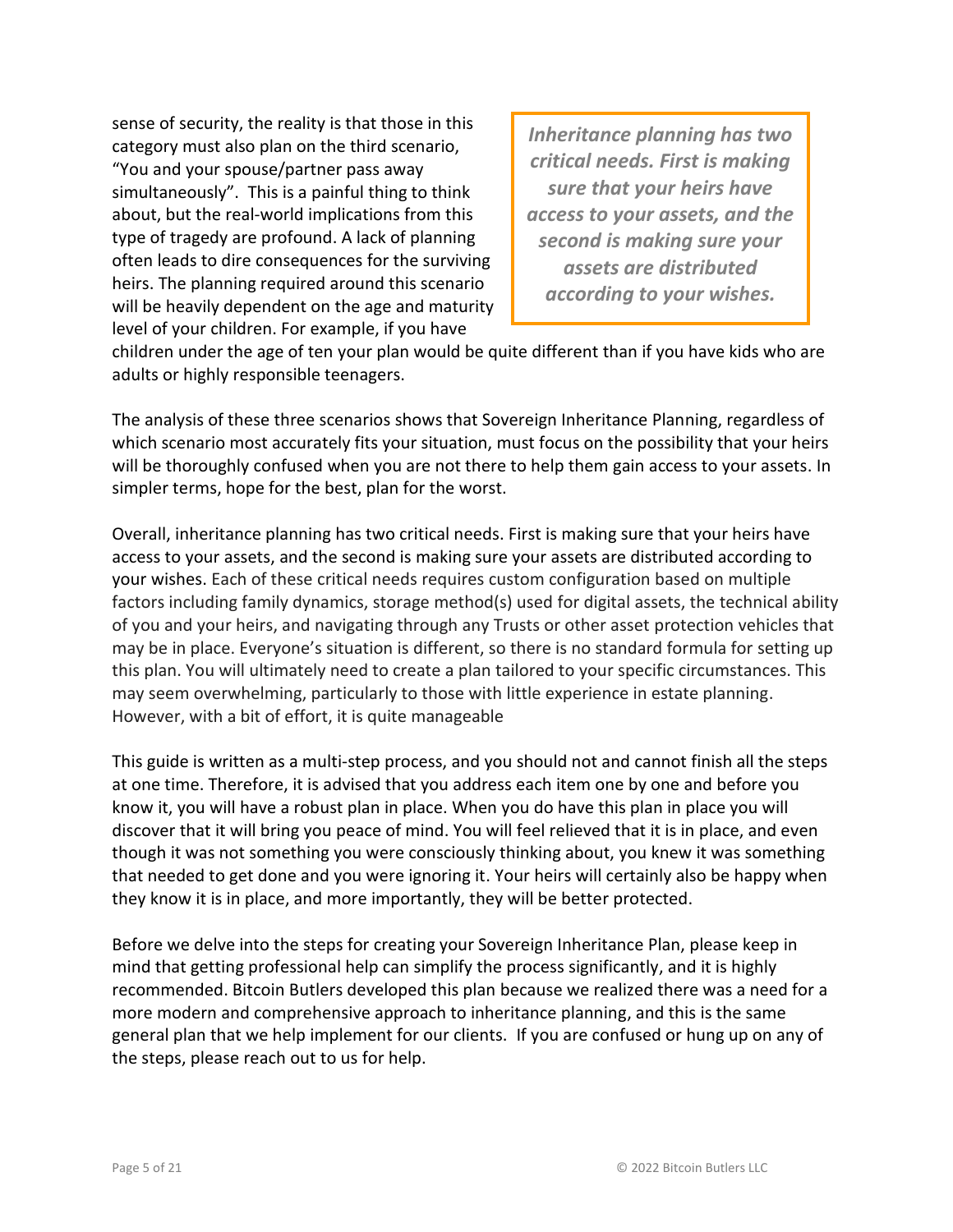The basic steps for creating a Sovereign Inheritance Plan are listed below. This guide will go through each of these steps. Please keep in mind that we will not address every "edge" case and possible risk for your individual plan. If you do not see something listed here, it does not mean that it is not important, it just means it is not listed in this guide.

#### <span id="page-6-0"></span>**Sovereign Inheritance Planning Steps:**

- 1. [Get a Safe](#page-6-1)
- 2. [List Your Digital Assets](#page-7-0)
- 3. List Your Non-Digital [Assets and Set Up Account Beneficiaries](#page-8-0)
- 4. [Prepare and Properly Execute a Will or Trust](#page-9-0)
- 5. [Identify and Select Your Trusted People](#page-10-0)
- 6. [Secure Sensitive Information With](#page-12-0) Tamper Evident Bags
- 7. [Write a Letter](#page-13-0) or Email to Your Heirs
- 8. [Have a Discussion With Your Heirs About Your Sovereign Inheritance Plan](#page-15-0)
- 9. [Utilize a Password Manager](#page-16-0)
- 10. [Enable Multi-Factor Authentication](#page-17-0)
- 11. [Store Your Will Properly With Appropriate](#page-18-0) Access
- 12. [Properly Manage Sensitive Documents On Your Computer](#page-19-0)
- 13. [Perform Yearly Maintenance](#page-20-0)
- 14. [Get Professional Help](#page-21-0)

#### <span id="page-6-1"></span>**Get a safe**

Inheritance planning requires thoughtful consideration in numerous areas. However, the first and easiest thing you should do is to get a safe to store your will and other important items such as a hardware wallet/key. Depending on which safe best suits your needs, it can be

*A large safe will give you room to secure a variety of important documents. You can also use it to store keys, passports, medications, and anything else that you don't want someone to access without your permission.*

purchased in just a few minutes and shipped to you. It is also important to keep in mind that a strong inheritance plan avoids single points of failure, so if something were to happen to your safe and/or its contents, it would not result in the catastrophic loss of any assets.

There are many types and varieties of safes available. The general rule is simply to buy the largest safe you can. You should look for one that

can be bolted to the floor to make it very difficult to be removed from your home. Beyond that, you can also consider features such as a strong fire and water resistance rating. Most fireproof safes will only give you an hour of protection, and most water-resistant safes only protect against a small amount of water, like from an overhead sprinkler, so it is best to focus your attention on a safe that is hard to remove from your property, rather than one that has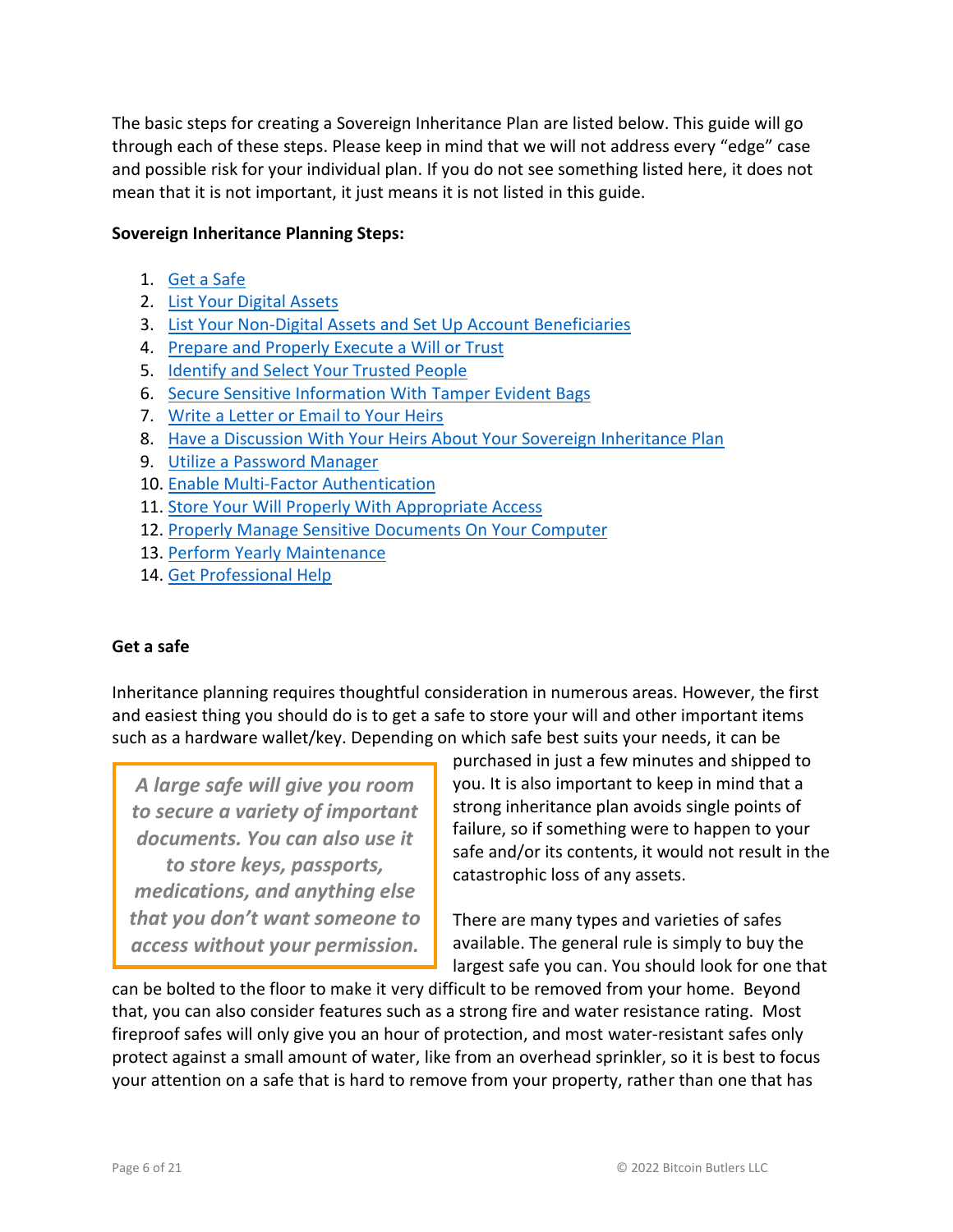strong fire/water protection. Bitcoin Butlers recommends that you find a good safe seller/locksmith to help you with this purchase and installation. This seller may be needed later if you have any issues or need to change the combination.

If you have the space for a very large safe that weighs several hundred pounds, that is the best choice. A large safe will give you room to secure a variety of important documents. You can also use it to store keys, passports, medications, and anything else that you don't want someone to access without your permission.

If you are unable to buy a very large safe, then simply find the largest one that you can comfortably keep in your home. It is important to keep in mind that if someone were to burglarize your home, they might steal your small safe and work on opening it elsewhere.

Bitcoin Butlers does not give out specific advice on which safe(s) to get. Everyone needs to find one that will work best given available space, cost, and expected use. We do suggest that you use a safe as opposed to a drawer or a shelf in a closet or any other type of obscure storage solution. The bottom line is to get a safe, even if it is a small one.

A couple of final notes on safes. If your heirs are unable to get into your safe, they can call a locksmith who get into just about any safe. Your heirs will have to show the appropriate documents proving that they have a claim to the contents of the safe, but if by some chance, they do not have the combination, they can still get in with the help of a professional locksmith. Lastly, a locksmith can also help you change the combination to your safe (dial or keypad), should your combination ever be compromised.

#### <span id="page-7-0"></span>**List your digital assets**

One of the main objectives of Sovereign Inheritance Planning is to create a roadmap for your heirs to follow. This roadmap should provide them with a plan to locate and gain access to all of your assets, both digital and analog. To create this plan, you will need to make a list of your digital assets, their storage locations, and how to access them.

The best way to list your assets is on a worksheet that lists the following data:

- 1. Digital Asset (Bitcoin, Ethereum, etc)
- 2. Quantity of each asset owned
- 3. Wallet where the keys are stored
- 4. Whether Multi-factor Authentication is needed to access that wallet
- 5. Location of the Wallet
- 6. Location of the Password(s)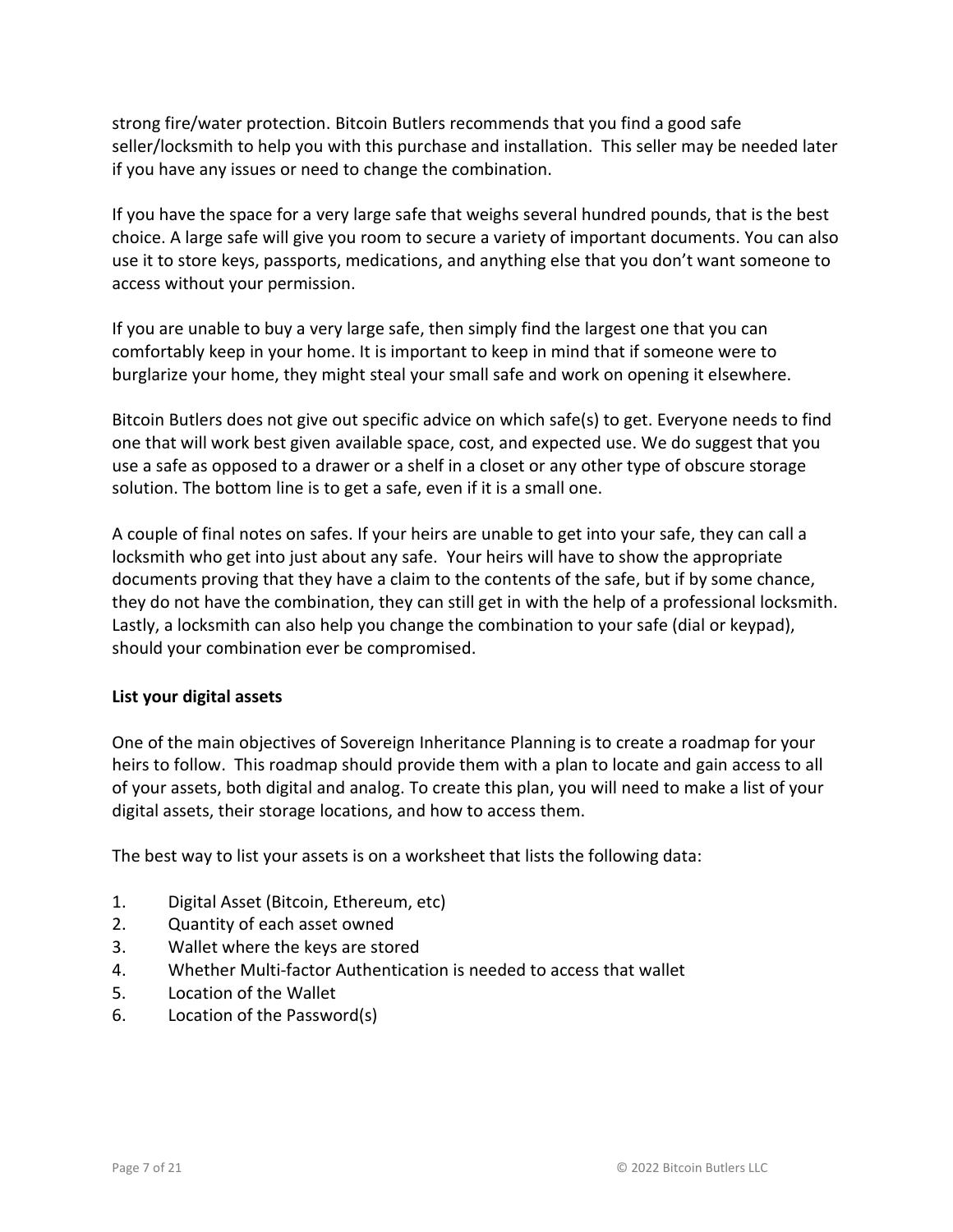Here is a sample worksheet:

| A             | B                   | C        | D              | F                                                                                                                                                                      | F             | G        |
|---------------|---------------------|----------|----------------|------------------------------------------------------------------------------------------------------------------------------------------------------------------------|---------------|----------|
| Coin          |                     |          |                |                                                                                                                                                                        | <b>Wallet</b> | Password |
| <b>Symbol</b> | <b>Coin Name</b>    | Quantity | <b>Wallet</b>  | MFA?                                                                                                                                                                   | Location      | Location |
| <b>BTC</b>    | <b>Bitcoin</b>      |          |                | <b>NO</b>                                                                                                                                                              | Safe          | Keeper   |
| <b>ETH</b>    | Ethereum            |          |                | <b>NO</b>                                                                                                                                                              | Phone         | Keeper   |
| <b>DOT</b>    | Polkadot            |          |                | <b>NO</b>                                                                                                                                                              | Safe          | Keeper   |
| <b>DOGE</b>   | Dogecoin            |          |                | NΟ                                                                                                                                                                     | Safe          | Keeper   |
| <b>AAVE</b>   | Aave                |          |                | YES                                                                                                                                                                    | Phone         | Keeper   |
| ADA           | Cardano             |          |                | <b>YES</b>                                                                                                                                                             | Phone         | Keeper   |
| <b>KSM</b>    | Kusama              |          |                | <b>YES</b>                                                                                                                                                             | Phone         | Keeper   |
| <b>LINK</b>   | ChainLink           |          |                | <b>YES</b>                                                                                                                                                             | Phone         | Keeper   |
| <b>UNI</b>    | Uniswap             |          |                | YES                                                                                                                                                                    | Phone         | Keeper   |
| <b>DOT</b>    | Polkadot            |          |                | <b>YES</b>                                                                                                                                                             | Phone         | Keeper   |
| <b>EOS</b>    | <b>EOS</b>          |          |                | <b>YES</b>                                                                                                                                                             | Phone         | Keeper   |
| SOL           | Solana              |          |                | <b>YES</b>                                                                                                                                                             | Phone         | Keeper   |
| <b>BNB</b>    | <b>Binance Coin</b> | 8        | <b>Binance</b> | <b>YES</b>                                                                                                                                                             | Phone         | Keeper   |
| <b>LINK</b>   | ChainLink           | 8        | Gemini         | <b>NO</b>                                                                                                                                                              | Phone         | Keeper   |
| FIL           | <b>Filecoin</b>     | 8        | Gemini         | <b>NO</b>                                                                                                                                                              | Phone         | Keeper   |
|               |                     |          |                | 2 Casa<br><b>10 BRD</b><br>100 Ledger<br>4000 Ledger<br>5.<br>Kraken<br>2000 Kraken<br>5 Kraken<br>30 Kraken<br>25 Kraken<br>100 Kraken<br>155 Coinbase<br>29 Coinbase |               |          |

You do not need to overcomplicate this process. It only requires a simple listing assuming you have implemented the correct storage of your keys and your passwords. Make sure to list all your assets regardless of how small the amount is. Your heirs should be able to view your list of assets and know what they are trying to retrieve, how and where it is stored, and the location of the passwords needed. You do not need to worry about including or updating the value of each asset in dollars.

Bitcoin Butlers also highly recommends the use of a password manager. There are number of solutions that will let you create emergency contacts and/or recovery tools, so if something happens to you, they can access your passwords after your passing. We will discuss password managers later in more detail.

#### <span id="page-8-0"></span>**List your non-digital assets and set up account beneficiaries**

This is similar to listing your digital assets, but with slightly different data. Non-digital assets may include bank accounts, stock brokerage accounts, retirement plan accounts, life and other insurance policies, gold and other precious metals, collectibles, list of real estate investments other than your primary residence, and even pre-purchased burial plots. Anything that has value should be listed here.

For many non-digital assets, your heirs will generally only need a username, password and multi-factor authentication to access the accounts. Your heirs can use documentation from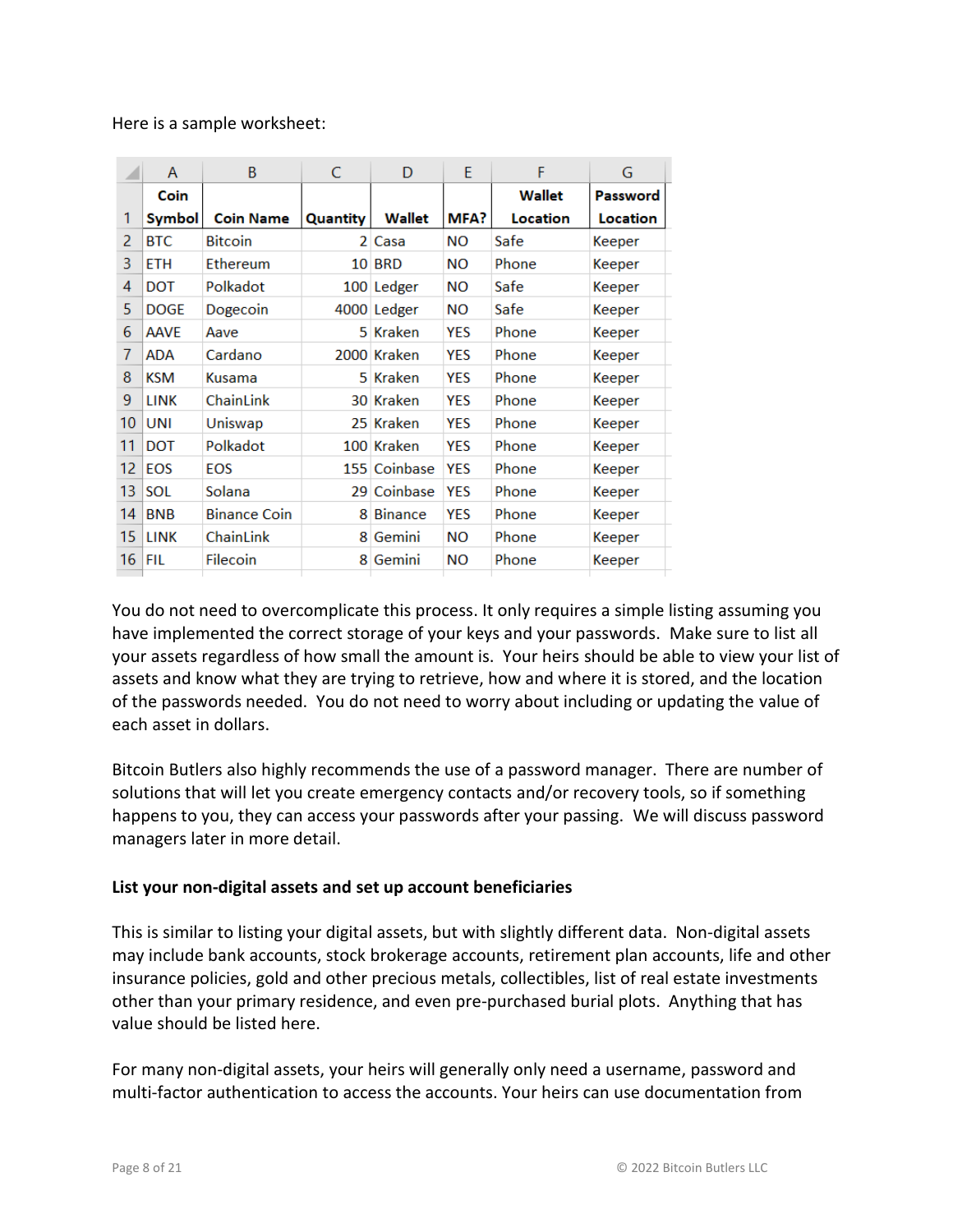your will and from the Probate Court to be given access to your accounts and your assets. The primary difference between digital and non-digital assets when it comes to inheritance planning is that there is generally no customer service number available for help with digital assets held in secure storage. Lack of planning with a digital asset could result in complete and permanent loss while non-digital assets are generally easier to retrieve.

For your listing of non-digital assets, you will need the following:

- 1. Account Name/Institution where the account is held
- 2. Account Number
- 3. Account Type
- 4. Location of the Password(s)
- 5. Whether Multi-Factor Authentication is needed to access that account
- 6. Name of your advisor and/or sales representative
- 7. Telephone number of your advisor and/or sales representative
- 8. Email of your advisor and/or sales representative
- 9. Location of the asset(s) and if it is tangible, such as gold or collectibles

| Here is a sample spreadsheet: |                                            |                      |                               |                           |           |              |                      |                            |                    |  |
|-------------------------------|--------------------------------------------|----------------------|-------------------------------|---------------------------|-----------|--------------|----------------------|----------------------------|--------------------|--|
| <b>Account Name</b>           | Website                                    | Account<br>Number    | Account Type                  | Password<br>Location MFA? |           | Advisor      | <b>Advisor Phone</b> | <b>Advisor Email</b>       | Location           |  |
| Schwab                        | www.schwab.com                             | 1122334455 Brokerage |                               | Keeper                    | No        | Chuck Schwab | 202-555-1212         | chuckschwab@email.com      | Online             |  |
| Ameritrade                    | www.tdameritrade.com                       | 3344556677 IRA       |                               | Keeper                    | <b>No</b> | Mary Smith   | 212-555-1234         | marysmith@email.com        | Online             |  |
| <b>Bank of America</b>        | www.bankofamerica.com                      | 123498765 Checking   |                               | Keeper                    | <b>No</b> | Jim Balboa   | 404-420-6969         | jbalboa@bankofamerica.com  | Online/Branch      |  |
| <b>NW Mutual</b>              | www.nwml.com                               |                      | 3579111315 Life Insurance     | Keeper                    | No        | Mike Craig   | 678-867-5309         | mikecraig@nwml.com         | Online/Office      |  |
| <b>Gold Coins/Bars</b>        | Gold Store                                 |                      | 6655443322 Precious Metal     | Keeper                    | <b>No</b> | Jamie Gold   | 808-999-8787         | jgold@goldstore.com        | Online             |  |
| <b>Stamp Collection</b>       |                                            |                      | Physical assets               |                           |           |              |                      |                            | Safe Deposit Box   |  |
| 123 Main Street               |                                            |                      | Rental Property               |                           |           |              |                      |                            | Roswell, GA        |  |
|                               | 515 Office Building   www.baconoffices.com |                      | Real Estate Investment Keeper |                           | <b>No</b> | Chris Bacon  | 202-555-9898         | chris.bacon@realestate.com | Online/Office Bldg |  |
|                               |                                            |                      |                               |                           |           |              |                      |                            |                    |  |

After you have listed your non-digital assets, you should contact all of the companies involved and set your heirs up as beneficiaries. Most investment services will let you set up a "Transfer on Death" or a beneficiary for your individual accounts. This simple process could make a significant difference to your heirs, as many of the financial institutions will freeze your accounts as soon as they are aware of your passing. The result could cause your heirs to spend several months or more clearing all the hurdles required to gain access. This simple step is a powerful tool that once implemented and confirmed will rarely require any additional steps.

#### <span id="page-9-0"></span>**Prepare and Properly Execute a Will or Trust**

Basic inheritance planning requires that you have a will. A will does not need to be overly complicated or drafted by an expensive attorney. It does, however, need to be comprehensive and properly executed and stored. This is extremely important because a will that is not properly signed and/or stored will potentially cause problems for your heirs when the time arises. Additionally, it is important that your heirs know where your will is located so they can have access to it when needed.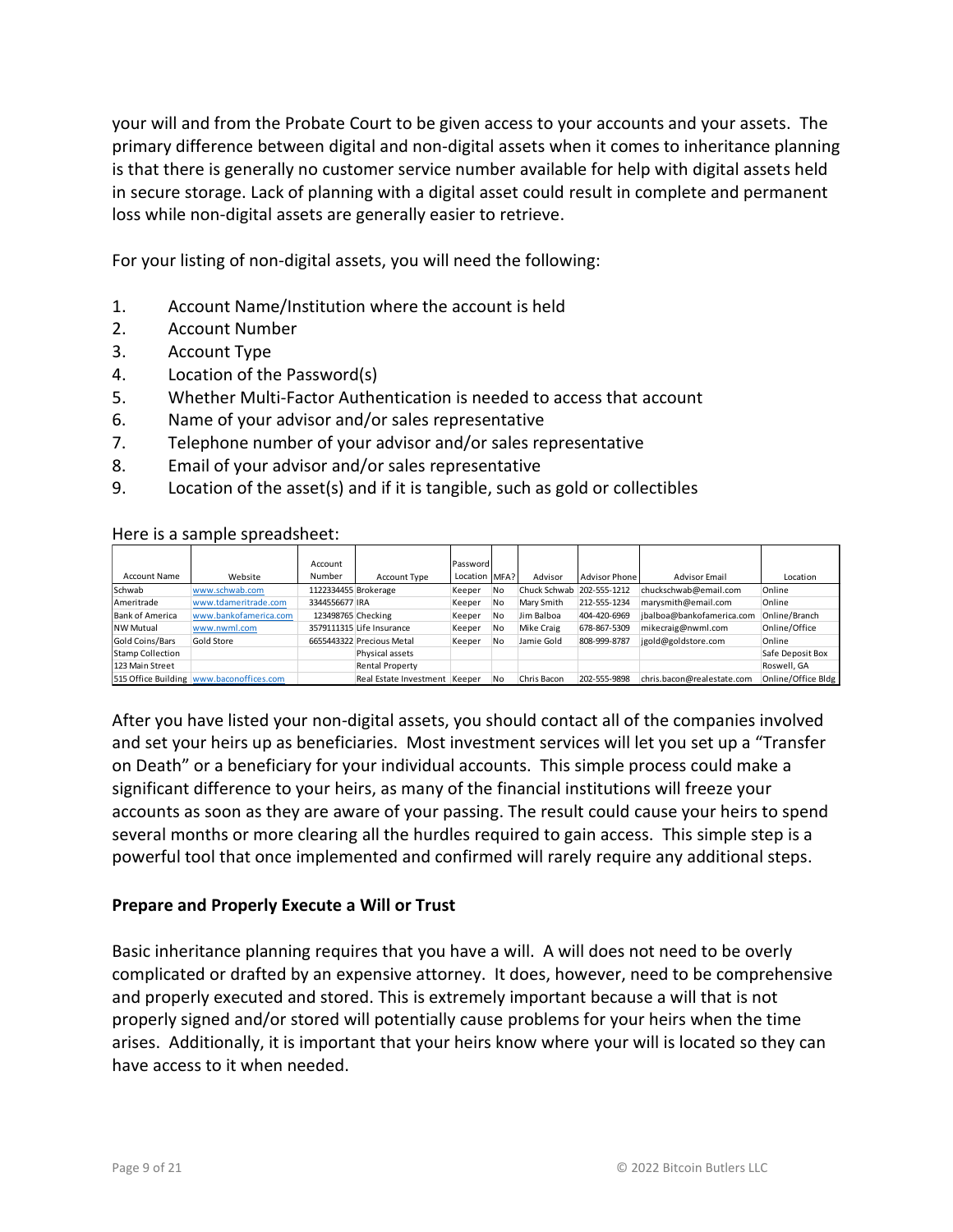There are wills you can find for free online and there are inexpensive solutions such as [Legal Zoom](https://www.legalzoom.com/personal/estate-planning/last-will-and-testament-overview.html) that start at \$89 for a basic will and a version with limited attorney assistance for \$179. This should be affordable for anyone looking to implement an inheritance plan. Bitcoin Butlers recommends, however, that you find an attorney that specializes in estate planning to find a solution that best fits your family's needs. A professionally drafted will ranges from about \$500 to \$2,500, and that should give you both professional guidance including proper execution in accordance with the laws of your jurisdiction.

*It is important to keep in mind that if you pass away without a will, then the State and the Probate Court will play an active role in determining how your assets are distributed.*

If you have a more involved estate plan and/or a high net

worth, you may seek additional levels of asset protection and the ability to minimize the time and hassle of Probate. In this case, you should talk to your estate attorney about utilizing a Trust for this purpose. While Bitcoin Butlers does not recommend specific structures, jurisdictions, and methods for establishing Trusts, the key is that your Trust(s) must be fully and properly funded with the assets being endowed to the Trust. Going through the time, effort, and expense of setting up a Trust without properly funding it is the equivalent of buying the biggest, strongest safe available and storing your valuables next to it.

It is important to keep in mind that if you pass away without a will, then the State and the Probate Court will play an active role in determining how your assets are distributed. This is especially true if you don't have a spouse or any surviving blood relatives. Different jurisdictions have different rules and laws, but this is easily avoided by having a properly executed will.

#### <span id="page-10-0"></span>**Identify and Select Your Trusted People**

One of the most unique aspects of Sovereign Inheritance Planning is the need to identify and include multiple trusted people. A Trusted Person, as the name implies, is someone you can rely upon to hold onto some of your important inheritance documents and serve as a resource and aide to your heirs. These Trusted People will hold items your heirs may need to access and distribute your assets, such as the password to your computer, password to your password manager, a copy of your will, a copy of the letter to your heirs, and possibly one of the keys required to access your digital wallet(s). Once you have carefully selected your Trusted People, you will store the items being held by them in a tamper evident bag with a unique serial number (which is covered in more detail in the next section) to help discourage access and preserve the relationship with that Trusted Person.

Selecting your Trusted People should be done with great care and caution. In Sovereign Inheritance Planning, we look to avoid any single point of failure and seek to protect assets from any type of attack. It may therefore seem strange to some that you would give your passwords and even a hardware key to a third party to hold for you. However, when viewed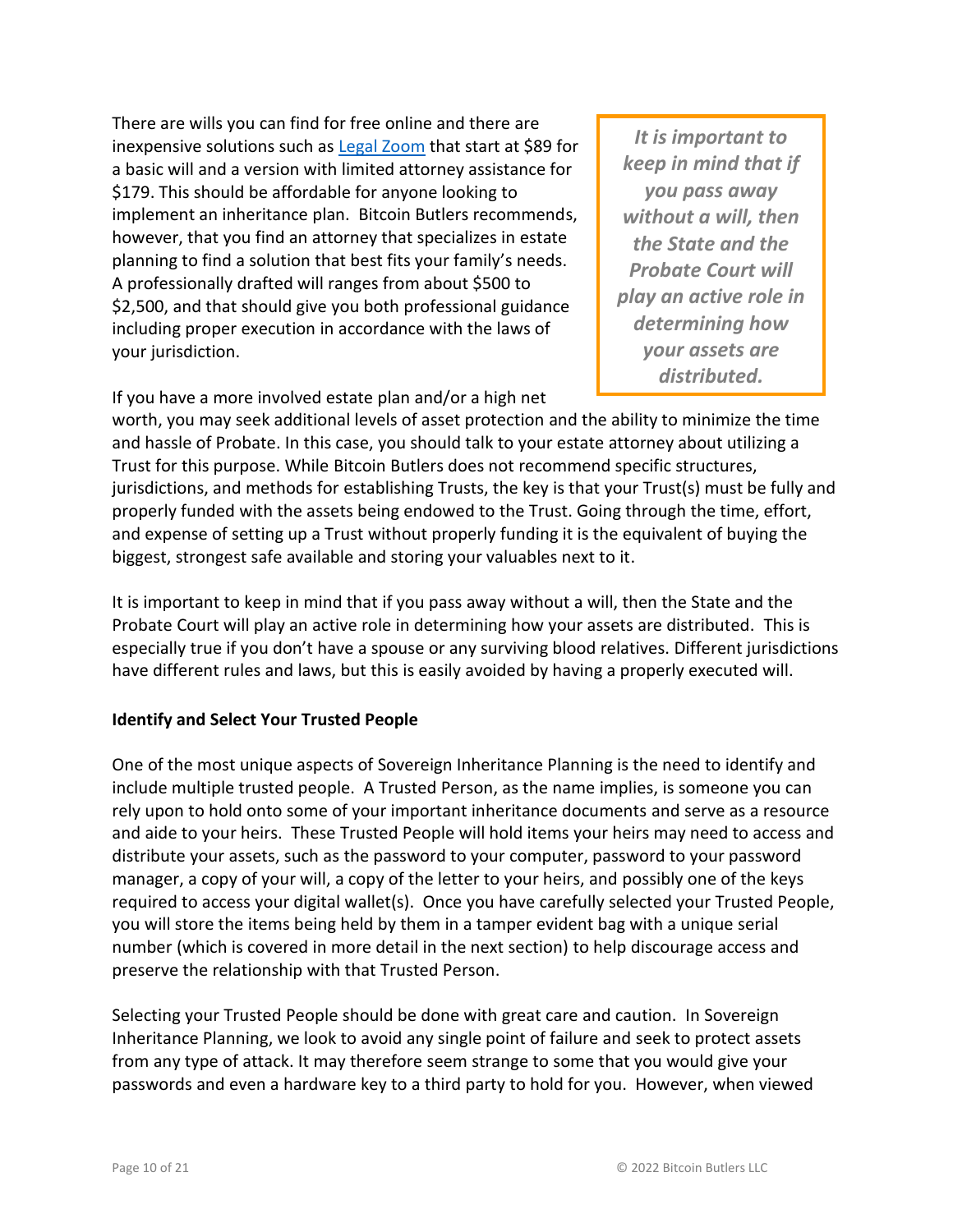from a different perspective this can provide the same or better protection than all other available options.

The reality is that you will not be here to help anyone after your passing. You will therefore have to find a person or people you can trust to help your heirs when the time comes for them to obtain access to your assets. A relative such as a sibling, parent, child, or a close friend who is "like family" can often provide the best protection, especially when combined with tamper evident bags and regular check-ins.

*Your Trusted Person is there to help ensure that assets that are typically very difficult to obtain are accessed and distributed according to your final wishes.*

Some might be inclined to have an attorney hold these documents. While that may not be a bad idea, in most situations it is not optimal. While an attorney might be a neutral third party who is supposed to be bound by ethics and professional rules of conduct, there are a few drawbacks to consider when using an attorney as your Trusted Person. First, the attorney is unlikely to know about your death, and they are also unlikely to have a relationship with your heirs. If something happens to you, it will be up to your heirs to locate the attorney you have trusted with your inheritance items. Maybe that attorney is still at the same firm, maybe they have

changed firms, retired, or even passed away. Your grieving heirs may be left searching for someone to help them, rather than getting help and comfort from one of your Trusted People who likely has an existing relationship with your family. There is nothing inherently wrong with using an attorney, but the downside of any plan should be considered.

Relatives that live in a different city can be particularly helpful since the risk of them using your information in a malicious way is greatly reduced by their lack of proximity to your safe, computer, and phone. There are of course some downsides with "out of town" Trusted People as they cannot be there in person with your documents and key(s) as quickly and easily as someone local. The swapping of the tamper evident bags every 12-24 months can also be an issue if the person lives far away.

Unlike traditional inheritance planning where you appoint an Executor of your Will to carry out your wishes, Sovereign Inheritance Planning gives anyone with the keys or access to your wallets the power to distribute those assets. Accordingly, measures need to be taken to make sure that the distribution can only be completed with the consent of multiple parties working in cooperation with each other. A traditional Executor will be constrained by the various rules required to access and distribute any assets. This could include laws and regulations around the transfer of real estate, legal and procedural hurdles when dealing with banks and brokerages, and countless other policies that could be in effect in your specific jurisdiction. Your Trusted Person serves a different purpose. They are there to help ensure that assets that are typically very difficult to obtain are accessed and distributed according to your final wishes.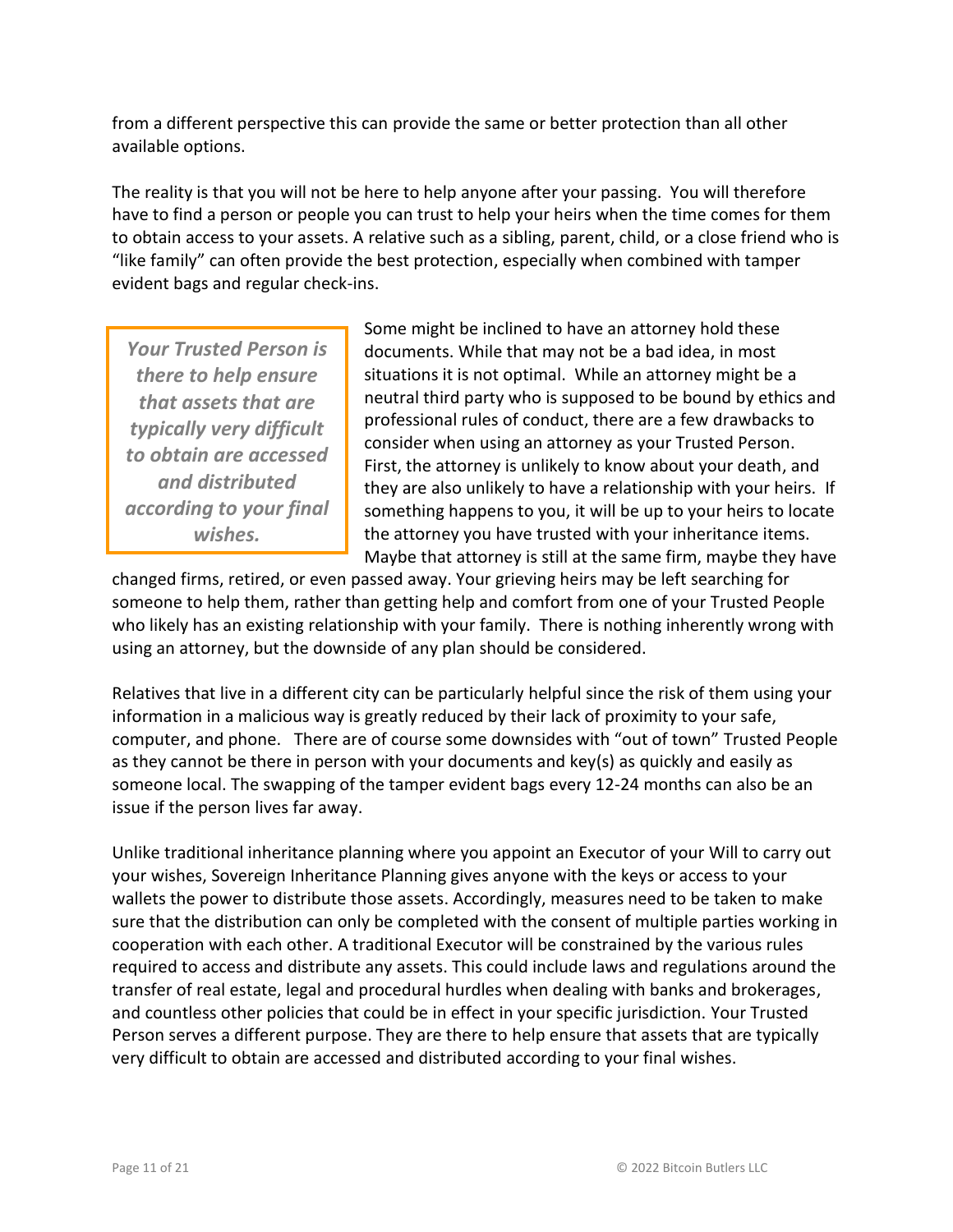Utilizing Trusted People that are responsible for critical information does not come without risk. This decision should be taken quite seriously. Deciding who is the right person for you to use may not be an easy task. It obviously needs to be someone you can trust implicitly with sensitive information, but you should also consider a range of factors that could create potential risk. The first question you should ask is do they own a safe? If not, you might consider buying one for them. There are other risks that are less pleasant to consider but still warrant serious attention. Is this person or someone in their household likely to face drug or alcohol addiction or gambling problems? Do they have a good relationship with their spouse or partner? Is their employment/financial situation stable? While these issues may be difficult to approach when it comes to your closest friends and family, addressing them head-on can save you from real financial damage and heartache.

Lastly, even after you select your Trusted People, you must keep up with how they are doing, and what is going on in their lives. A Trusted Person can easily shift from being trusted to no longer trustworthy. If you feel you can no longer trust one of your Trusted People, you need to retrieve your Tamper Evident Bag or make changes so they can no longer access your safe, password manager or other private information.

#### <span id="page-12-0"></span>**Secure Sensitive Information With Tamper Evident Bags**

There is a saying, "Good Fences make Good Neighbors". That concept is applied here with the use of tamper evident bags to hold the information given to your Trusted People. Tamper evident bags are self-sealing and cannot be opened without being destroyed. These bags also have a unique serial number. This is an additional security measure that will prevent someone from opening your bag and then moving the contents to another bag. Upon inspection, you would see that the serial number was different than the bag you originally provided. The implementation of this security technique helps to secure your information and maintain the relationship between you and your Trusted People.

*Tamper evident bags are self-sealing and cannot be opened without being destroyed. These bags also have a unique serial number to prevent someone from opening your bag and then moving the contents to another bag.*

These bags are available online at [Amazon](https://www.amazon.com/s?k=tamper+evident+bags&crid=3PY080Z4QBQ0D&sprefix=tamper+evident+bags%2Caps%2C173&ref=nb_sb_noss_1) or from bank supply companies. You should also choose an opaque bag as opposed to clear so that no one can see what is in there.

Every situation is unique, so the contents of each bag may vary, but in general you will want to include the following:

- 1. Combination to your safe
- 2. Password for your password manager
- 3. Password to your computer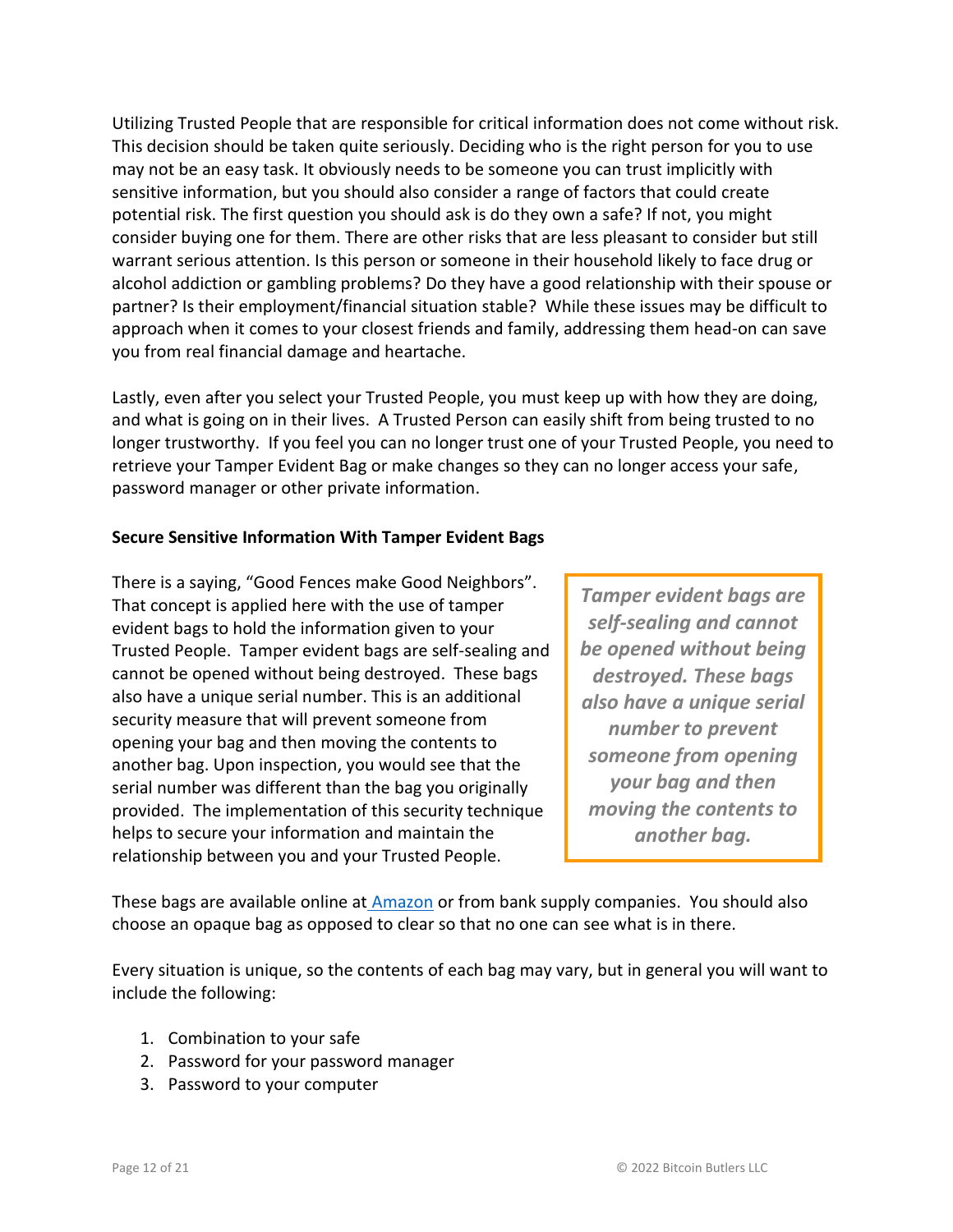- 4. Password to your phone
- 5. Recovery seed phrase or other instructions to access a hardware wallet

Every 12-24 months, you will want to swap out the bag for a new one with a new serial number. This will give you the ability to check in and make sure that your Trusted Person still has the bag and that the bag has not been opened. If either of these two conditions are not met, you will immediately need to change passwords and possibly the combination to your safe. Having this information in the hands of a third party does create some risk. If you check in on it and replace it on intervals no longer than 24 months, the risks are significantly reduced.

If you ever need to change a password to your computer, phone or password manager, or you change the combination to your safe, the information stored with your Trusted People will no longer be helpful. If a password change to one of these elements ever takes place, you will need to update your information stored with your Trusted People immediately. This is true for any piece of password protected information being stored with a Trusted Person.

#### <span id="page-13-0"></span>**Write a Letter or Email to your heirs**

One of the most effective tools for inheritance planning is a simple email or letter to your heirs that informs them that you have put a Sovereign Inheritance Plan in place along with a list of important people who will need to be contacted after you pass away.

This does not need to be too complicated or lengthy, but it should acknowledge that you have a Sovereign Inheritance Plan and who to contact when that plan needs to be implemented.

In general, it is not advisable to email or store documents in the cloud if it would give the reader the ability to gain access to your private information or assets. This document is essentially an

*The letter to your heirs is essentially an "Emergency Contact List" for your estate and should not contain anything that would allow a bad actor to be successful in accessing your assets or stealing confidential data.*

"Emergency Contact List" for your estate and should not contain anything that would allow a bad actor to be successful in accessing your assets or stealing confidential data. Emailing this document is the easiest method, but it is also fine to store it in a shared drive, as a hard copy or as a photograph of a printed version that can be stored in the cloud. Pick the method that works best for each heir that will need to access this later.

Here is a sample letter/email:

#### **This letter is up to date as of January 1, 2022. Please make sure it is the most current version before doing anything with it.**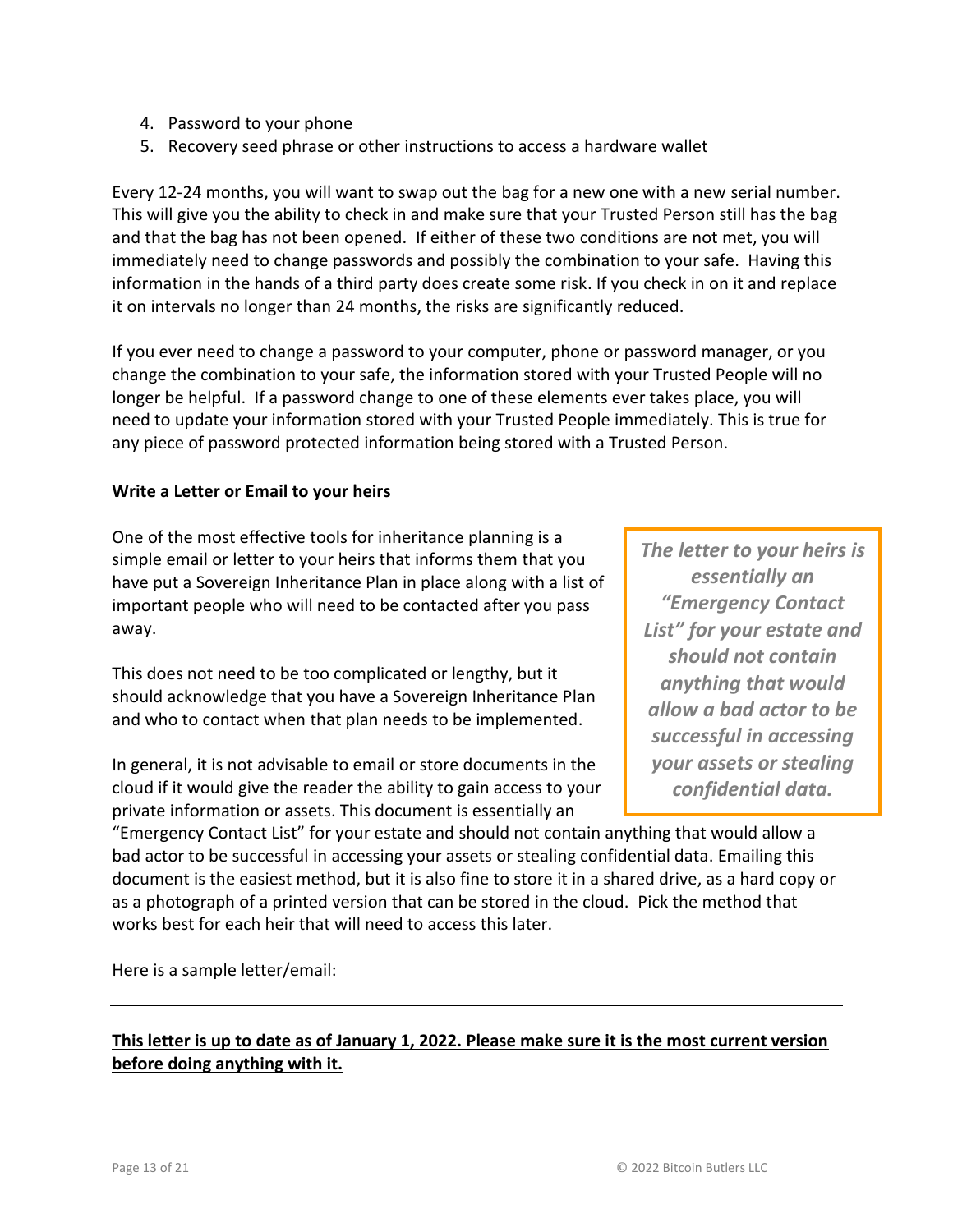Dear Family,

In the event that I am no longer here, I have prepared a Sovereign Inheritance Plan to supplement my will and traditional estate plan. This plan will provide you with a roadmap when the time comes for you to retrieve the assets that I plan to leave to you. To gain control of assets that I own, you will need the assistance of various people who are either professional advisors or trusted people whom you already know.

Please save this document somewhere safe. You can flag it in your email, save it on your computer/shared drive, or print it out and take a photo of it to keep in the "favorites" on your phone. I will update and resend this information at least once a year, or sooner if anything significant changes.

If something happens to me, listed below are the people that will be able to help you follow the plan I have created. Bitcoin Butlers helped me with my Sovereign Inheritance Plan, and they will be a great resource. Aunt Jan and my childhood friend Peter Parker will also be able to give you additional help and support. They can be trusted implicitly, but please do not trust anyone not on this list with private information such as passwords or the specific locations of my assets. I have put a great deal of effort into making sure this plan succeeds and leaves you in a comfortable position in my absence.

Trusted Person #1 – Aunt Jan – (404) 555-1212- [janbrady@email.com](mailto:janbrady@email.com)

Trusted Person #2 – Peter Parker – (678) 555-4321 – [peter.parker@email.com](mailto:peter.parker@email.com)

Inheritance Planning Consultants – Mike Watkins and Matt Berke – (678) 550-6634 – [mike@btcbutlers.com](mailto:mike@btcbutlers.com) or [matt@btcbutlers.com](mailto:matt@btcbutlers.com)

Estate Planning Attorney – Laura Price, Esq. – (404) 555-7890 - [laura.price@abclawfirm.com](mailto:laura.price@abclawfirm.com)

 $CPA - Sam Levy - (404)$  399-5544 – [sam@cpafirm.com](mailto:sam@cpafirm.com)

Life Insurance Agent – Lou Hyman – (212) 850-1234 – **Ihyman@insuranceco.com** 

Financial Advisor – Mitch Gold – (770) 555-9999 – [mgold@ml.com](mailto:mgold@ml.com)

Banker – Jerry Powell, local branch manager – (470) 458-2265 – [j.powell@mybank.com](mailto:j.powell@mybank.com)

Property Manager for Florida Rental Condo – Jamie Seacrest – (850) 432-3010 – [jamie@propmgmt.com](mailto:jamie@propmgmt.com)

If you have any questions about the Sovereign Inheritance Plan, please let me know, and we can discuss it. Please know that the full details of the Sovereign Inheritance Plan will only be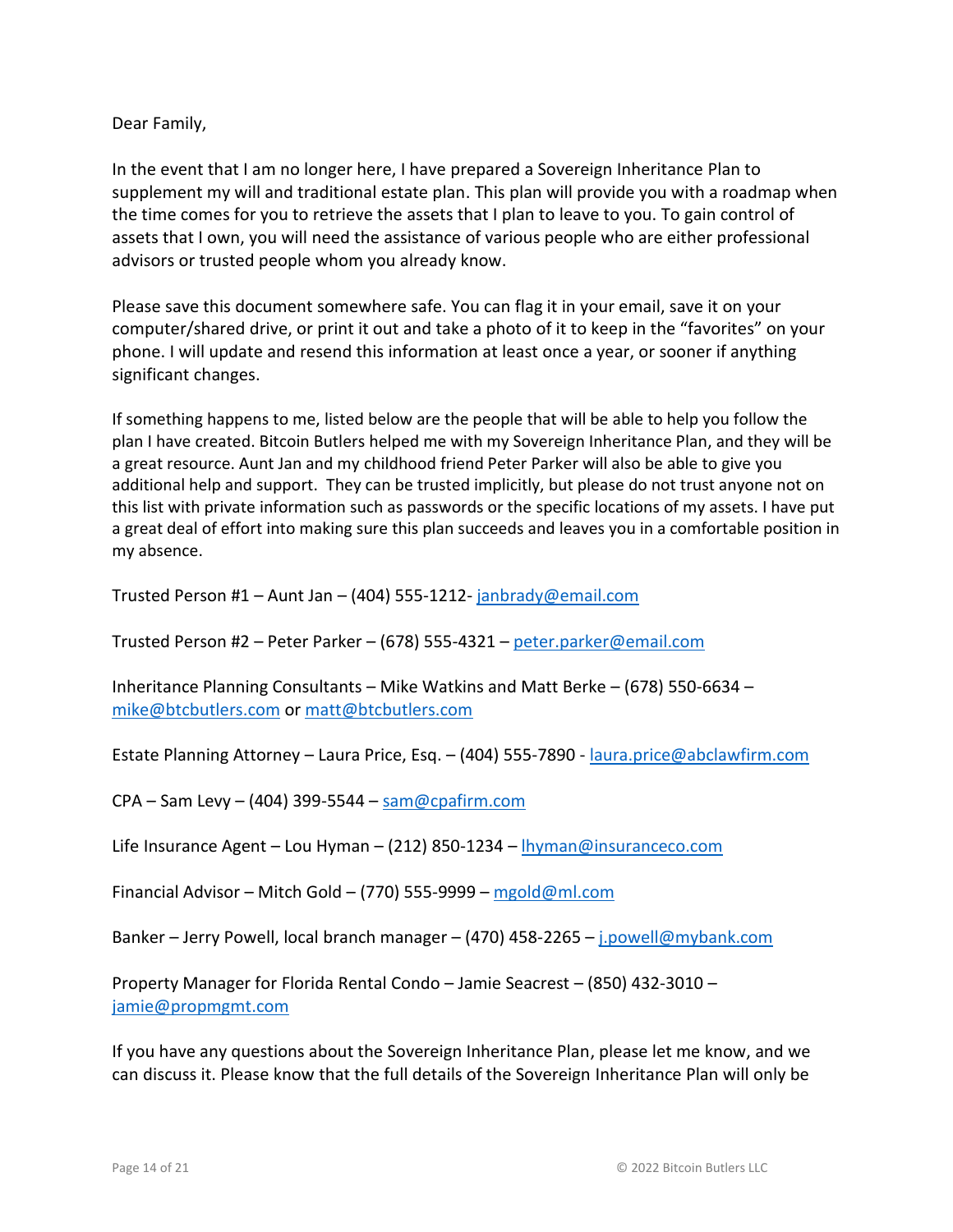revealed after I am gone, but it was developed in a way that should give you comfort in knowing that my wishes for your inheritance can be fulfilled. I love you all so much.

Love, Dad

#### <span id="page-15-0"></span>**Have a Discussion With Your Heirs About your Sovereign Inheritance Plan**

Once you have sent the letter to your family, having a discussion with them about your Sovereign Inheritance Plan is an easy and effective way to make sure they have a general sense of what to do if something were to happen to you. People go to great lengths to put elements of Sovereign Inheritance Planning in place, such as selecting Trusted People, using tamper evident bags, password managers, etc., but just having a simple discussion with your family can make an oversized impact on how well things are handled when the time comes.

A discussion with your heirs does not need to be formal and can go something like this:

"My will is in the safe of our house. My sister/your aunt, Jan Brady, and my friend Peter Parker each have much of the information you need to get into the safe and they will also help you get into my various accounts. I own some Bitcoin which is protected by multi-sig security, and you have to be really careful when transferring the Bitcoin, as any mistake may result in you losing it forever. I have some other digital assets, which are kept in several wallets or applications. A list of all of them and instructions on how to access them will be provided to you. I also have traditional assets, and you will receive a listing of the accounts and how to get into them. So, if anything happens to me, you know where my will is, and you know who can help you."

Your heirs will be able to ask you questions, and you should take this opportunity to make sure they have a general sense of what to do and to address any of their questions and concerns. You may find that your heirs are able to identify holes or issues with your plan, and you should make the appropriate changes based on the discussion.

Also, this does not need to be a formal or overly morbid discussion. You just need to make sure that your heirs know how to locate and access your will, the fact that you own Bitcoin stored in a multi-sig wallet, and that you have other digital and non-digital assets. You can also reassure them that you will leave them with guidance on how to access everything with the help of your Trusted People.

This discussion should last no more than five or ten minutes the first time you have it. After that, it will likely take only a few minutes every 12-24 months to remind them or inform them of any changes. When you have follow-up discussions, you should confirm that they know the most important pieces of this puzzle such as the location of your will and the identities of your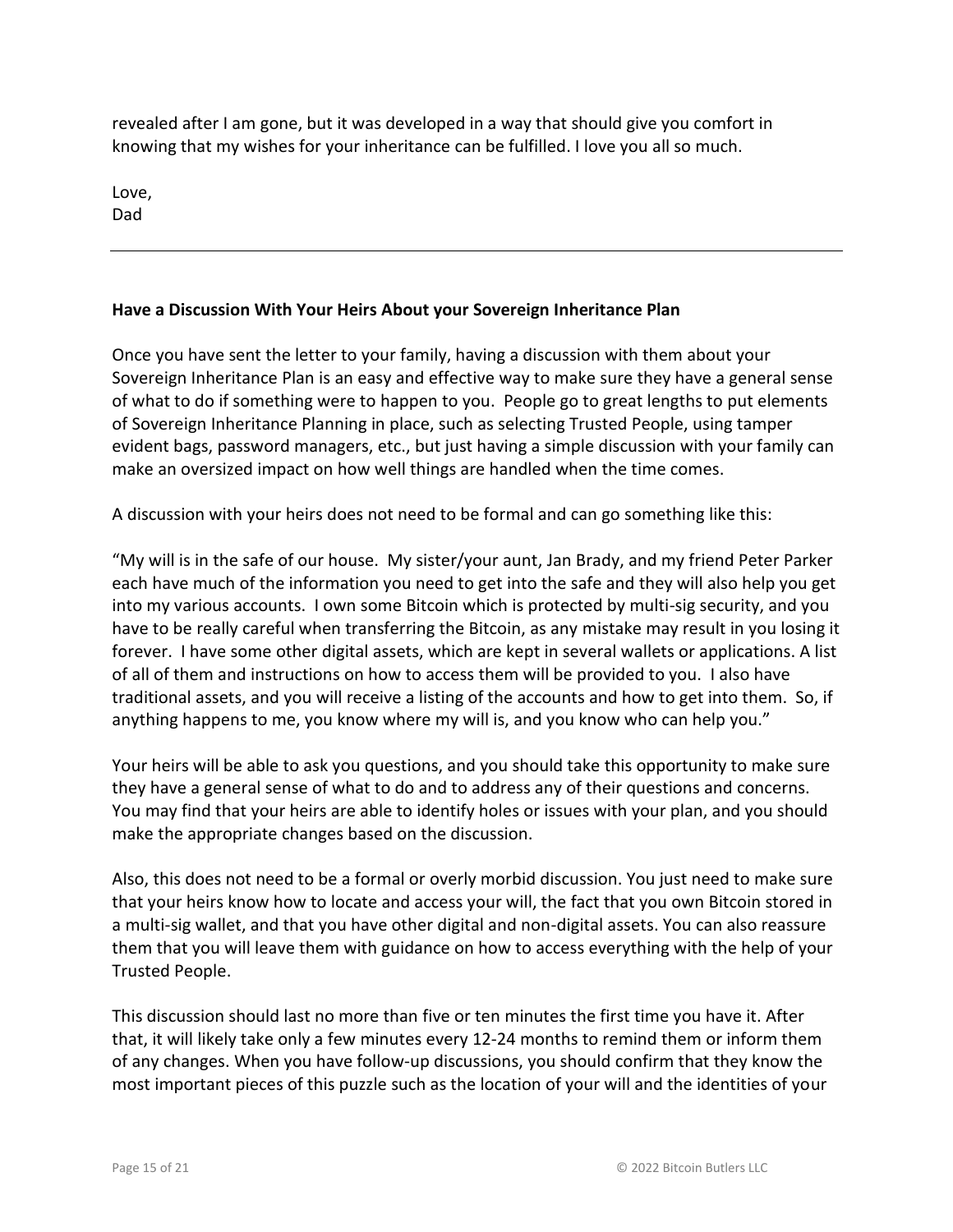Trusted People. This will go a long way in helping them gain access to your assets when you are gone. The benefit of this discussion is hard to overstate as a few minutes of time can really make a world of difference.

#### <span id="page-16-0"></span>**Utilize a Password Manager**

The passwords to your financial and other online accounts should be stored using a password

manager. A password manager is simply an app on your computer, phone and/or tablet that securely stores passwords and other private data. These apps only require you to remember a single master password while generating complex and random passwords for each of your online logins. This is far superior to writing passwords down in a book or trying to keep multiple passwords in your head. These password managers will not only help your heirs after your passing, but they will also help you in your daily life. If you are not already using a password manager, we highly recommend that you start using one right away. It is an extremely convenient and secure way to handle your account logins and other critical data.

*The use of a robust password manager is a cornerstone of good inheritance planning, and it is what your heirs will use to access your accounts when you are gone.*

The use of a robust password manager is a cornerstone of good inheritance planning, and it is what your heirs will use to access your accounts when you are gone. The master password to access your password manager will be included in the package left with your Trusted People. If your heirs can successfully log into your password manager on one of your devices, they will have a list of the usernames and passwords needed to access your accounts and wallets. This method is far better than having a book or a written document with your login info that your heirs may not be able to find. This also eliminates the issue of any confusion due to spelling errors or poor handwriting.

Once you have the password manager in place, you need to make sure that all your financial accounts are listed, and that the passwords are accurate. If you ever change a password, you need to make sure to update your password manager. Many of the password managers will automatically assist with password changes, but if they do not, then you need to be mindful of that and make sure that any password changes are updated and accurate in your password manager.

For some people, the thought of putting your passwords into an app is overwhelming. While it is advisable that you do this for all of your passwords, for inheritance planning purposes you only need to make sure your most critical online financial accounts are included in the initial setup. Your digital and non-digital asset listings will contain the name of your password manager. You need to confirm that every password required to get to your assets is in fact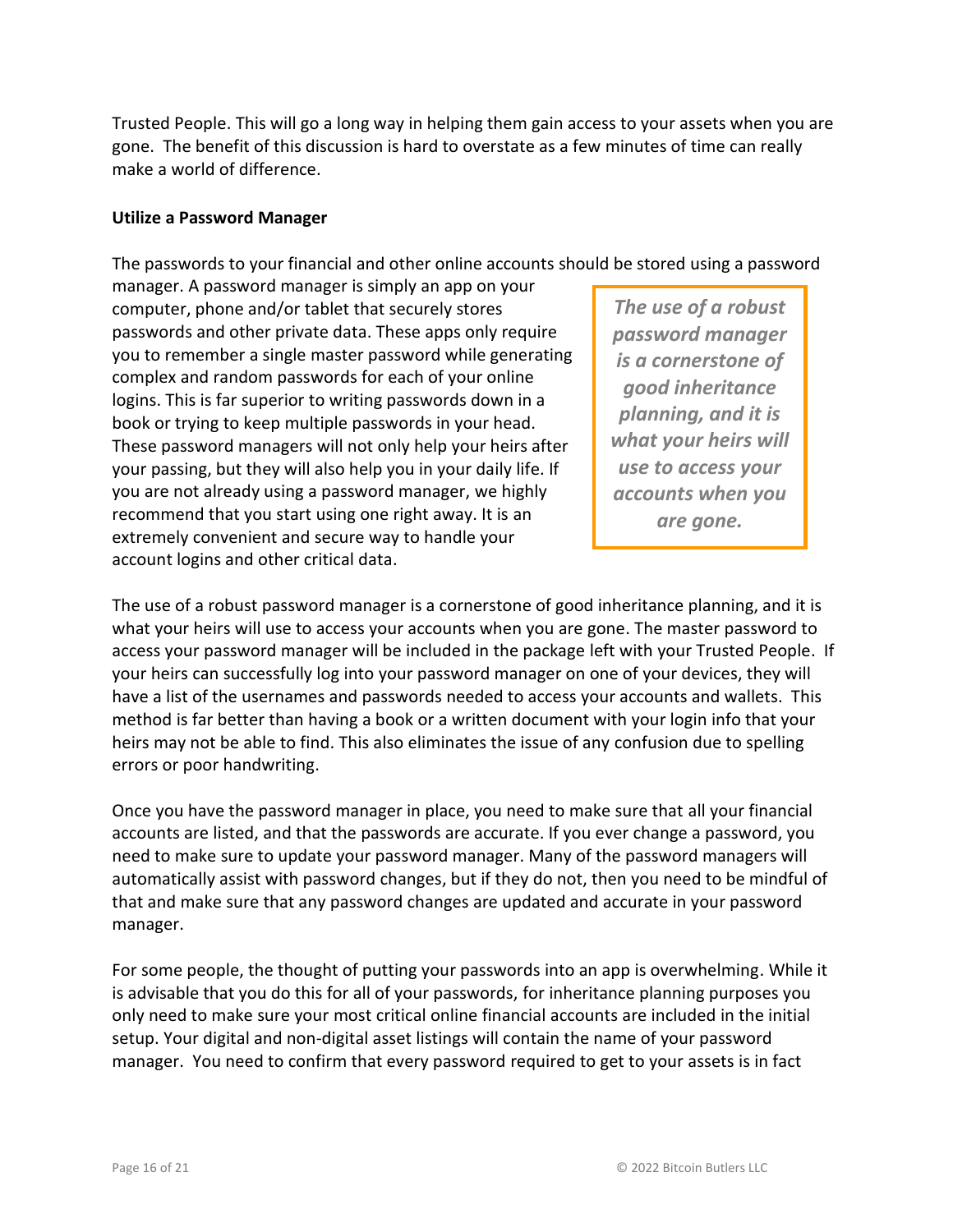contained inside your password manager, and you need to test the login for each of these assets to ensure that the accounts are accessible.

There are many password managers to choose from, and some of them even offer the ability to give specified heirs access to your passwords after your passing. This adds additional protection and convenience to your inheritance plan. If you would rather not give your Trusted People your password manager login, then you can use a password manager that will provide access to your heirs only if certain conditions are met. Different password managers have different requirements and features for their "digital legacy" tools, so it is best to understand the various features of the password manager you are using.

Some of the password managers we recommend are [Keeper,](https://www.keepersecurity.com/) [LastPass,](https://www.lastpass.com/) [Dashlane,](https://www.dashlane.com/plans) [BitWarden](https://bitwarden.com/) and [1Password.](https://1password.com/)

#### <span id="page-17-0"></span>**Enable Multi-Factor Authentication**

With the evolution of digital security, many online accounts are turning towards multi-factor authentication, or MFA. You have probably experienced this already when logging in to an online account and you are prompted to enter a code or click on a link that has been sent to you to verify it is indeed you trying to access a particular account.

In addition to text and email verification, there are some more advanced and secure MFA methods. Some are software based like the Google Authenticator, Microsoft Authenticator, or Authy. Some are hardware based like the YubiKey, NitroKey, and OnlyKey. There are advantages and disadvantages to each type of method and application, but what is important here is that if you have accounts that use MFA, you must make sure that your heirs have a way to access the authenticator.

If the authenticator is software based, like the Google Authenticator or the Microsoft Authenticator, your heirs will have access through your phone. However, there is a risk of losing this if you change or lose your phone. [Authy](https://authy.com/) solves the single device issue, and accounts protected by Authy can be synced across multiple devices and platforms. Because of the ability to backup and sync Authy, Bitcoin Butlers recommends this application for software-based MFA.

A hardware-based authenticator looks like a small USB drive, and you plug it into your device when authentication is needed. The advantage to the physical device is that it can be kept in your safe and is not likely to be lost or damaged as easily as a cellphone. It is easier to secure than a cellphone, but since it is a small device that must come out of the safe to be used, it can still be easily misplaced.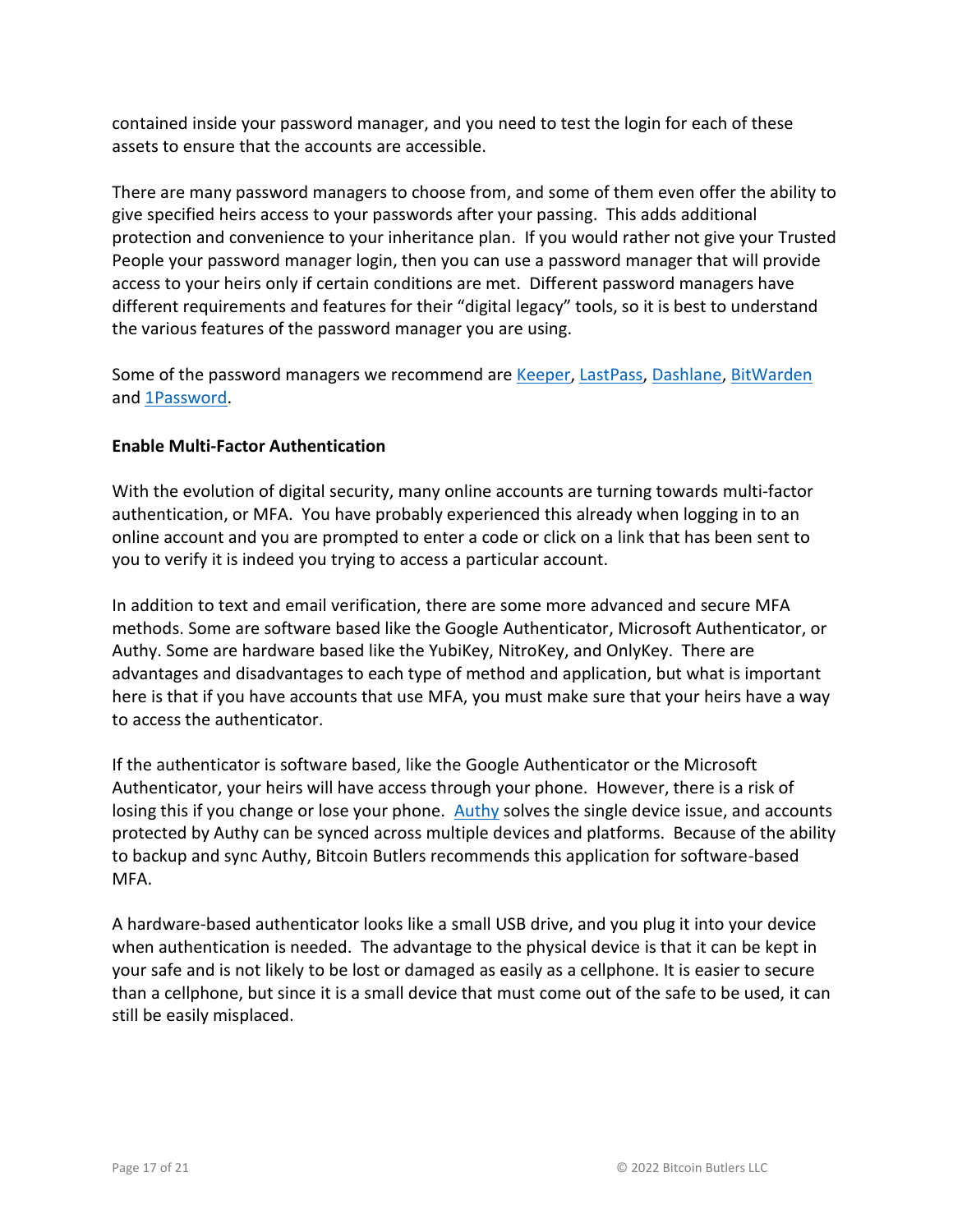Deciding on the best MFA method for you and your Sovereign Inheritance Plan is somewhat complicated and technical. Bitcoin Butlers recommends that you get professional help when making the decision on which MFA tool is best for you and your family's needs.

#### <span id="page-18-0"></span>**Store Your Will Properly with Appropriate Access**

Your heirs need to be able to access your will after your death, and it is important that they have a general sense of where your will is and how to retrieve it. They do not need to have immediate access, but you need to make sure that when the time comes, they can easily locate and access your will. The best place to store your will is in your home safe. You can also keep printed copies in a tamper evident bag being held by your Trusted People.

Do not put your will in an unsecure location such as a file cabinet, desk drawer, or a box in your closet. It should be in a locked location where someone cannot easily stumble upon it and read it. Many people think that an obscure desk drawer or even a sock drawer is a location where no one would look for anything valuable. Realistically, this may be one of the first places people think to look, and any solution where your will is not behind a lock of some kind should be avoided.

A mistake that far too many people make is storing their will in a safe deposit box. Most banks require that only the executor have access to the safe deposit box, and it is your will that establishes your Executor. This creates a "chicken and egg" situation that could result in no access to your will. Additionally, some banks will restrict access to a safe deposit box upon learning of your death, so a safe deposit box at a bank is simply not a wise choice.

*Do not put your will in an unsecure location such as a file cabinet, desk drawer, or a box in your closet. It should be in a locked location where someone cannot easily stumble upon it and read it.*

Another common mistake is storing your will with your attorney. While this is not inherently a bad idea, it does run in to the same issues as selecting an attorney to be your Trusted Person. Namely, if something happens to you, it is up to your heirs to locate your attorney. That attorney may or may not be at the same law firm or possibly is no longer practicing. Your heirs may be left searching for someone, rather than having immediate access to your will. Using your attorney to keep a backup of your will is a good idea, however. If you do so, you should have that information in the letter to your heirs.

Some states will allow you to file your will with the Probate Court before you pass away. Depending on the state, this may make your will public information, and would therefore not be

recommended. In most states, however, the information is only made public after the Estate goes through the Probate Court proceedings.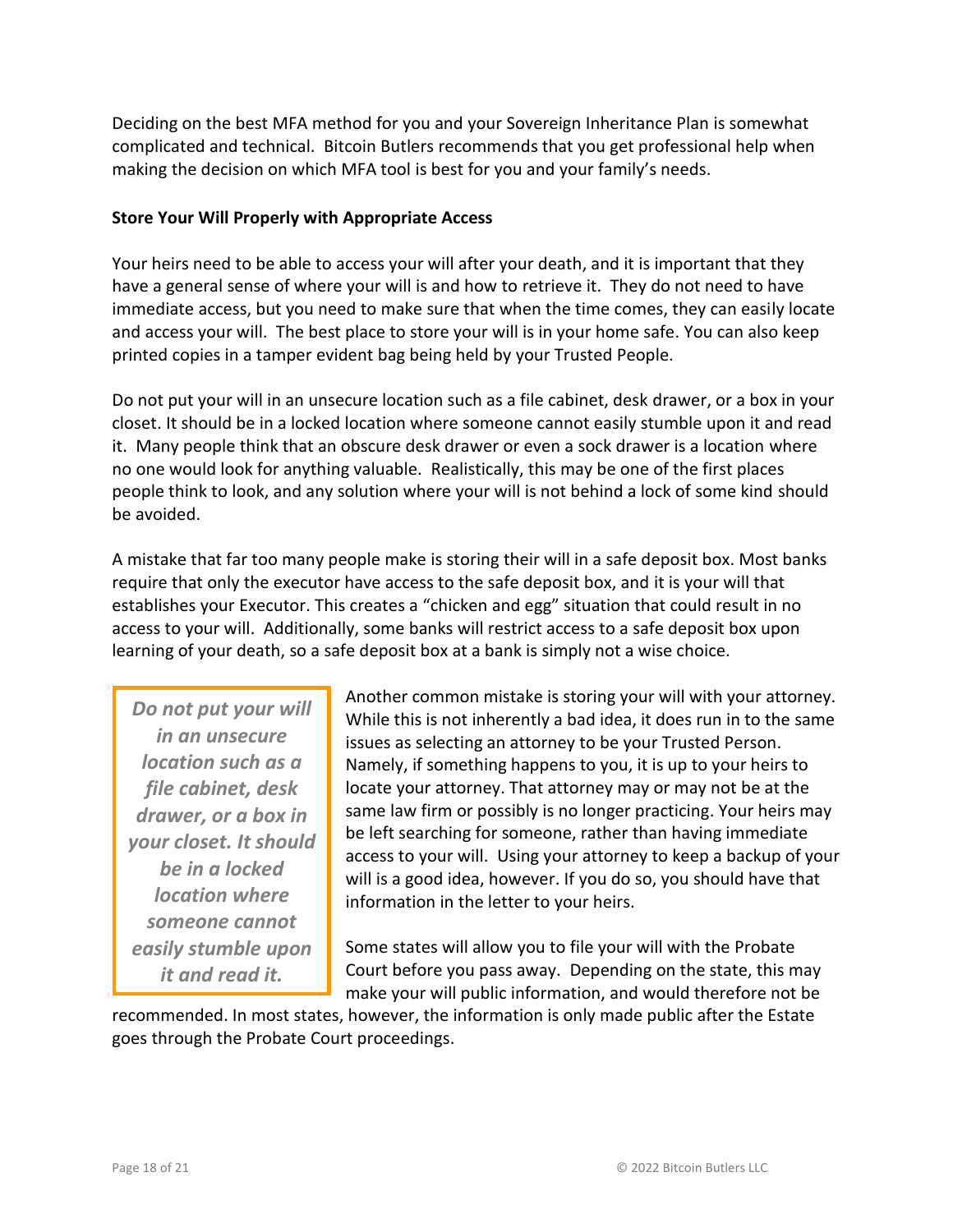Regardless of where you keep your will make sure your heirs know where it is, and how to get to it when needed.

#### <span id="page-19-0"></span>**Properly Manage Sensitive Documents on Your Computer**

With Sovereign Inheritance Planning we look for points of weaknesses or single points of failure, and one of these potential weaknesses is the management of your sensitive documents. It is unwise to go to the effort of keeping your sensitive information in an opaque tamper evident bag with a unique serial number, only to leave your files and/or computer exposed for someone to be able to read through a list of your assets and how they are stored. It is imperative that you manage sensitive documents that were created on your computer.

The documents you create for your Sovereign Inheritance Plan should not be stored in any kind of cloud service such as DropBox, Google Drive, or other cloud-based storage solutions. All documents should either be permanently deleted from your computer, or they should be stored on an external storage device such as a USB flash drive or SD memory card.

When you store a file on your computer and then delete it, it is not really removed from your computer. Instead, your computer is simply told to ignore it while running any of its other tasks. A knowledgeable person would be able to retrieve your files, and even someone with little knowledge could use commercially available software such as Recoverit, Stellar or numerous other data recovery applications to recover your deleted files. Each operating system has a different method to securely delete your files, and you should determine how to do this based on your system.

The advantages of using an external storage device is that you don't have to worry about your sensitive information being accessible in the cloud or on your computer. You can put that flash drive in your safe and go back and edit your documents later if changes are needed. This will be a tremendous time saver if you need to make any adjustments to your plan. While your flash drive should be stored in your safe with your other inheritance documents and any keys/wallets you may have, you are not required to make backup copies or password protect the drive. The paper documents are what will be used in practice, and they act as a backup for what is on the drive.

There is a philosophy that your sensitive documents should be handwritten and not be typed on a computer because of the risk involved. However, Bitcoin Butlers does not recommend that you handwrite your documents, even if you have excellent penmanship. You want to eliminate the chance that someone might misinterpret or read anything incorrectly. One wrong letter or number in a username or password could deny your heirs access to your assets or accounts, so handwritten documents are not recommended.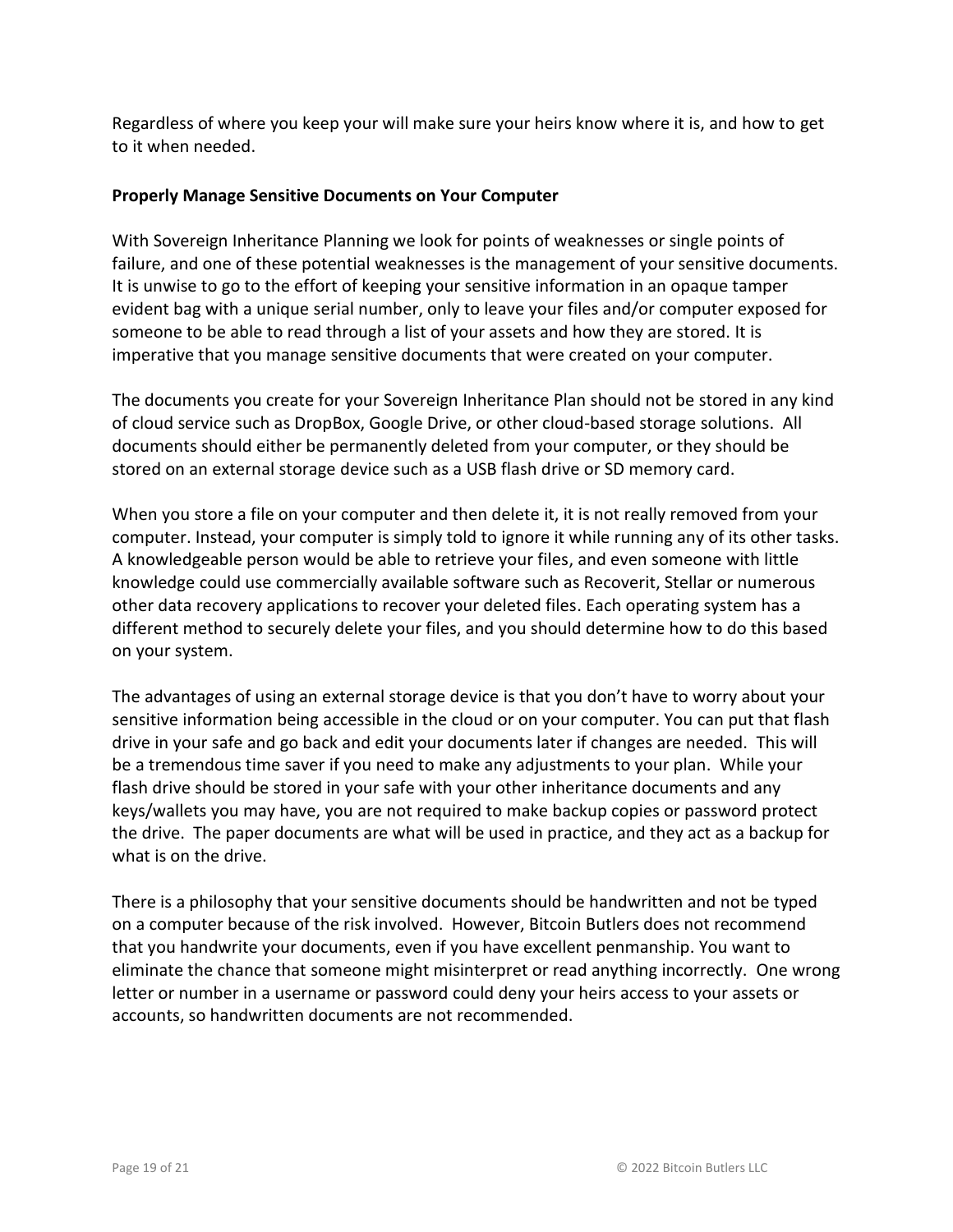#### <span id="page-20-0"></span>**Perform Yearly Maintenance**

Once you have your plan in place you still need to revisit it each year to make sure that everything is still current and in good order, as well as accounting for any asset acquisitions or dispositions. In fact, these are the things most likely to change as people frequently buy or sell existing assets or acquire new ones. It will benefit you to get in the habit of updating your asset lists in real time to avoid omitting any transactions.

For your Bitcoin and other digital assets, any hardware devices that you may be using to protect them need to be tested at least once a year. Some of the more sophisticated Bitcoin multi-sig services can assist you with this. In fact, some services will require periodic testing of your hardware keys. For the others,

*The amount of time and effort needed to do this maintenance is minimal, but even small changes over the course of a year can have a dramatic impact on your heirs' ability to access your assets*

you simply need to ensure that your devices are accessible and working properly.

Your will should be reviewed annually to account for any changes in your marital status, beneficiaries, health, objectives, and family dynamics. You want to make sure to account for new births or deaths that may have occurred since the last executed version. In some cases, you may want to change your beneficiaries and the allocation of your assets to them.

You should also set up time to meet with your Trusted People. This can be done via videoconference if any of your Trusted People do not live close to you. During this meeting you will want to inspect the tamper evident bag being held by each of your Trusted People to confirm that the bag is intact and that the serial numbers match. Assuming this is the case, and none of the information contained in the bags has changed, you are done. There are some cases where you will need to swap out bags and/or change your Trusted People. Many of these changes are due to innocuous reasons such as a replacement hardware key or changes to the combination or location of your safe. While it's hopefully not the case, if a Trusted Person is incapacitated or passes away, or if your relationship with them sours, you will need to find a replacement. If, upon inspection, any of the bags are not intact or if the serial numbers don't match, you will need to find a new Trusted Person and immediately take the necessary measures to secure your assets.

You also want to make sure that your password manager is up to date and that you have access to all your accounts. This is as simple as going through your list of digital and non-digital assets to make sure you can log in to each account.

Regular maintenance is critical to making sure your Sovereign Inheritance Plan is in good order. The amount of time and effort needed to do this maintenance is minimal, but even small changes over the course of a year can have a dramatic impact on your heirs' ability to access your assets according to your plan. Bitcoin Butlers can help you with this process if needed.